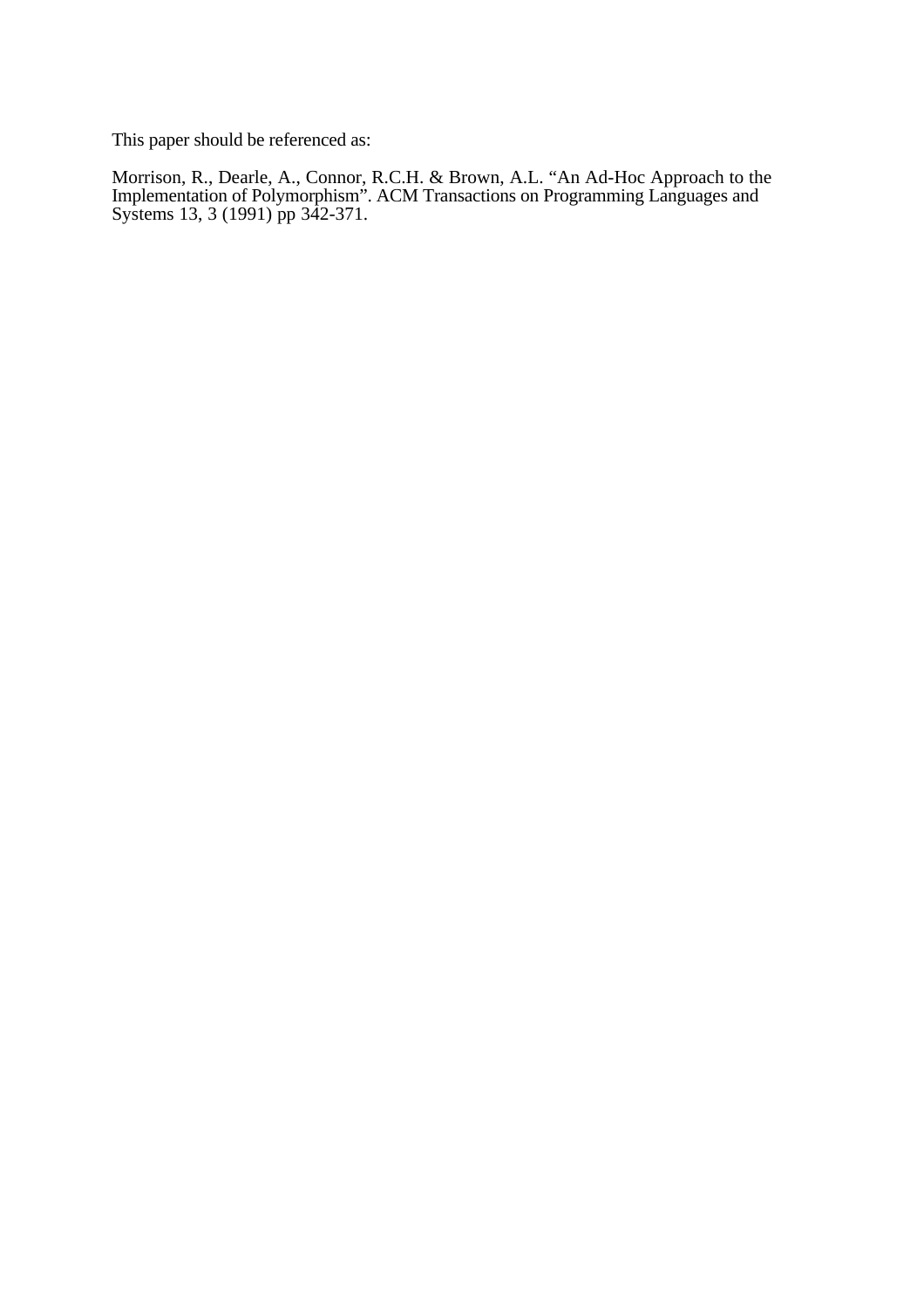# **An ad hoc approach to the implementation of polymorphism**

#### R. Morrison, A. Dearle, R.C.H. Connor and A.L. Brown

Department of Computational Science University of St Andrews North Haugh St Andrews Scotland KY16 9SS.

#### **Abstract**

Polymorphic abstraction provides the ability to write programs that are independent of the form of the data over which they operate. There are a number of different categories of polymorphic expression: ad hoc, universal - parametric and inclusion; all of which have many advantages in terms of code reuse and software economics.

It has proved difficult to provide efficient implementations of polymorphism. Here, we address this problem and describe a new technique which can implement all forms of polymorphism, use a conventional machine architecture and support non-uniform data representations. Furthermore, the method ensures that any extra cost of implementation applies to polymorphic forms only and allows such polymorphic forms to persist over program invocations.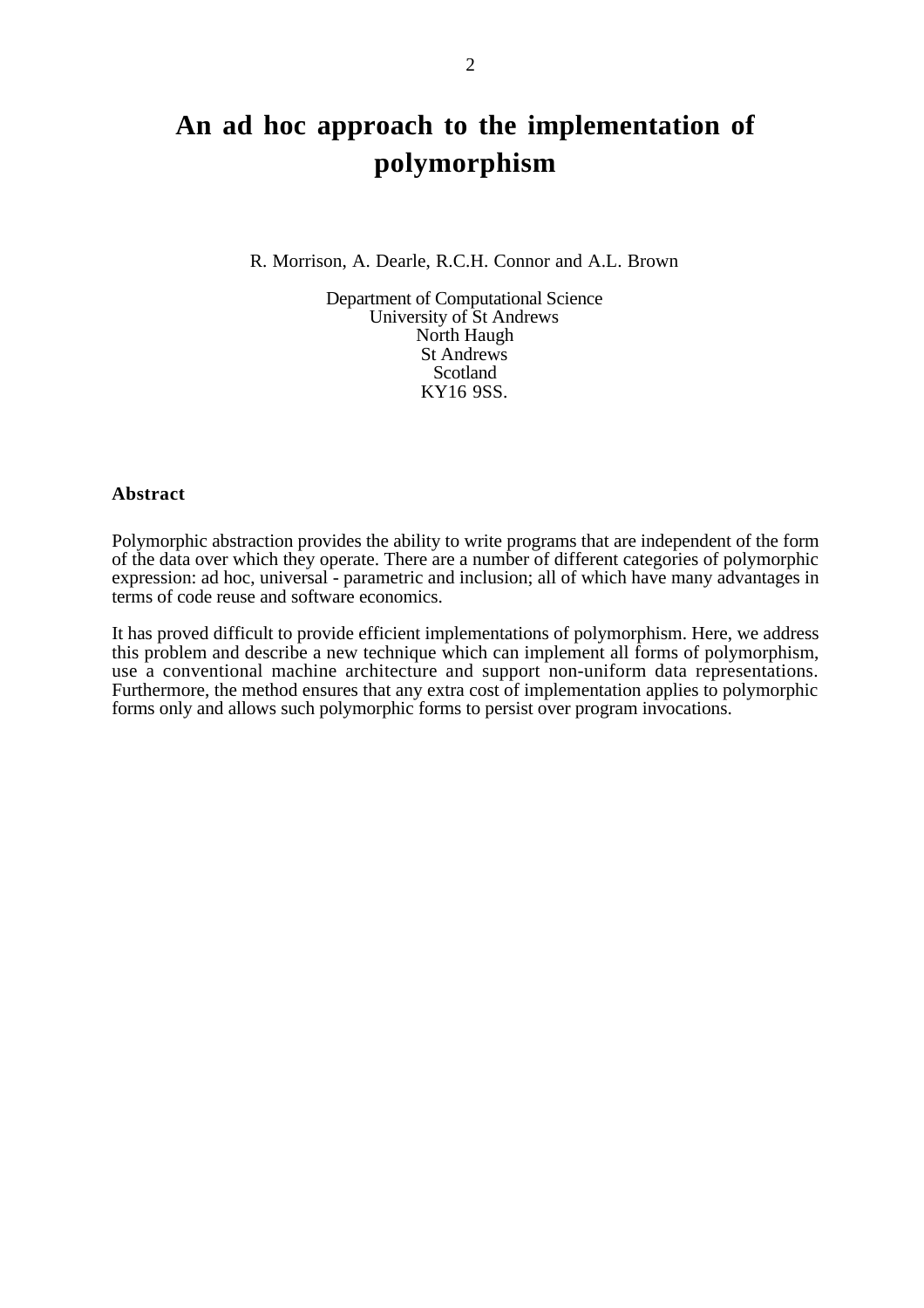# **1 Introduction**

Polymorphism in a programming language is the ability to write programs that are independent of the form of the data objects that they manipulate. Thus it provides an abstraction over the form of the data which is often categorised by type.

Polymorphism was first identified by Strachey [Str67] but did not receive serious investigation until the advent of languages such as ML [Mil83], CLU [Lis81], Russell [DD79], Poly [Mat85] and some of the applicative languages such as Hope [BMS80], Ponder [Fai82] and Miranda [Tur87]. More recently, the object-oriented methodology, which depends on polymorphic operations, and the generics of Ada [Ich83], have raised the user community's awareness of the concept.

The advantages of polymorphic abstraction should be obvious in the context of software re-use [Boe86, MBC87]. For example, a procedure to sort an array of integers and another to sort an array of real numbers, may be replaced by one polymorphic procedure that will work for all relevant types. In a large system, this can greatly reduce the amount of code that has to be written and maintained.

Cardelli & Wegner [CW85] give a classification which divides polymorphism into two categories called *ad hoc* and *universal*. According to Strachey, in ad hoc polymorphism there is no single systematic way in which to determine the type of the result of a function from the type of its arguments. Burstall & Lampson [BL84] give an operational definition, stating that, in ad hoc polymorphism the code executed depends on the type of the arguments. As an example, the **print** function executes differently when evaluating.

## **print** 42

than evaluating,

## **print** "42"

The **print** function is polymorphic since it is defined over more than one type but the code executed may be different in each case. Most ad hoc polymorphic functions are "built in", that is, supplied by the system, but both Keas [Kea88] and Wadler & Blott [WB89] have shown how user defined ad hoc polymorphism also may be utilised.

Universal polymorphism has two forms - *parametric* polymorphism and *inclusion* polymorphism. In parametric polymorphism, a polymorphic function has an explicit or implicit type parameter which determines the type of the argument for each application of that function. In inclusion polymorphism, an object may be viewed as belonging to many different types (classes) which need not be disjoint. Cardelli & Wegner point out that the two forms of polymorphism are not disjoint but are sufficiently different to deserve different names.

Parametric polymorphism describes the polymorphism found in ML and its derivatives whereas inclusion polymorphism is the style of polymorphism found in object oriented languages such as Simula67 [BDM73]. An interesting hybrid may be found in the database programming language Galileo [ACO85], which is a derivative of ML but utilises inclusion polymorphism to implement part of the Semantic Data Model [HM81]. Cardelli [Car84b] has shown separately how the parametric and inclusion forms of polymorphism may be integrated, as bounded quantification, to yield forms of abstraction not available to either one.

Some languages allow both parametric polymorphism and ad hoc polymorphism to co-exist. For example, in Napier88 [MBC88], parametric polymorphic functions may be defined but others such as equality, which execute different code for different types, are also supported. In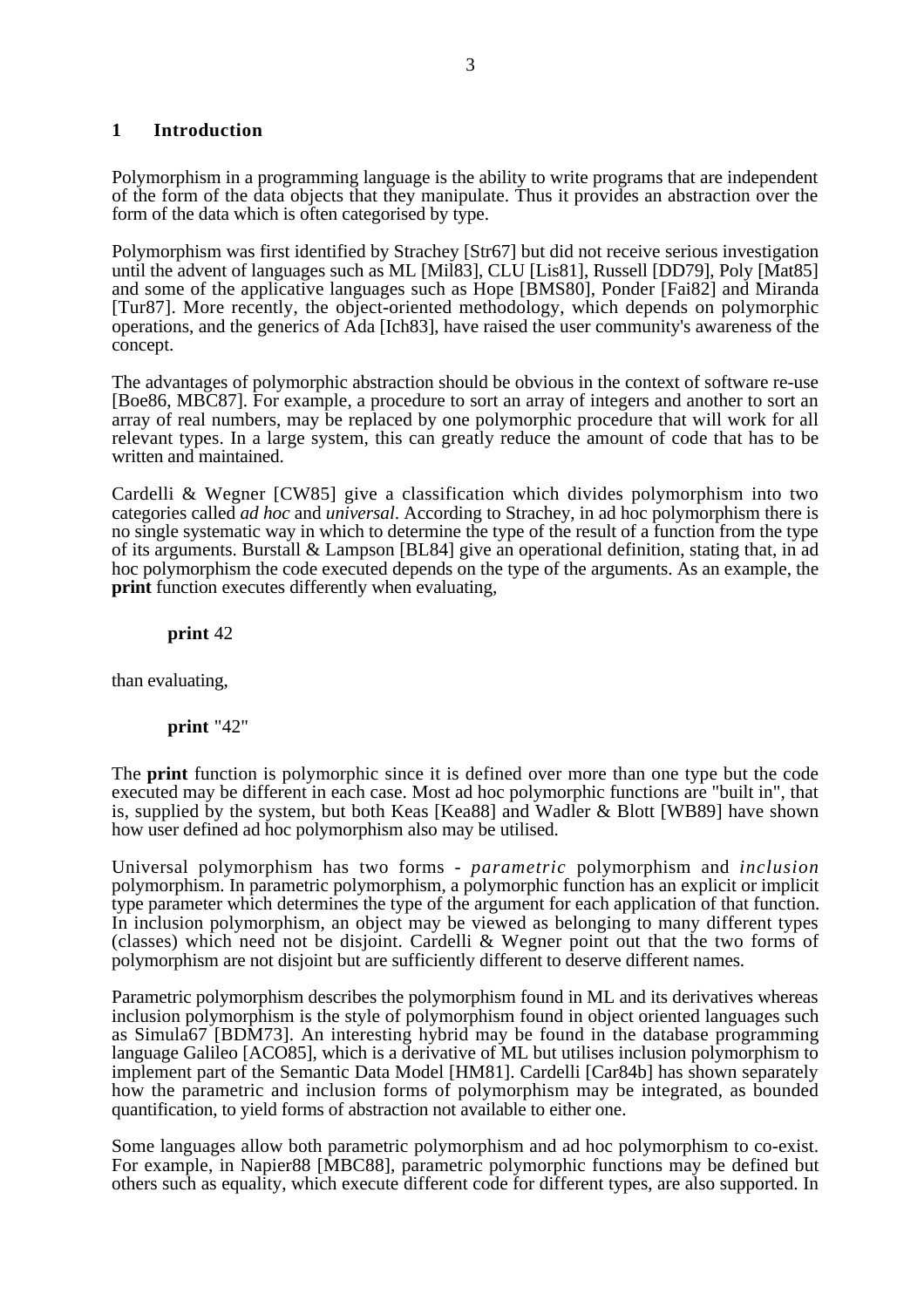Ada, the instantiation of generics allows for both ad hoc and parametric polymorphism. Finally Haskell [Hud89] allows both ad hoc and parametric polymorphism to co-exist while retaining the power of type inference.

Much of the published work on polymorphism concentrates on the design of polymorphic forms of expression and their utility to a particular application area [CW85, GR83, MP85]. Other published work concentrates on the algorithms required to write polymorphic type checkers [Mil79, DM82, Car84a, Fai85, Con88]. In particular, much work has been done on type inferencing. That is, the ability to infer the type of polymorphic expressions from a static scan of their usage. Such an ability is sometimes seen as the most important aspect of polymorphism as it frees the programmer from the necessity of writing down complicated type expressions to augment the executable code. A good example is given in [SFS90] where the type of natural join is inferred. Whether or not the type is inferred there remains the problem of generating code from the abstract description of the program within the compiler.

In this paper, we wish to concentrate on machine architectures and code generation techniques required to support polymorphism. We will do this by reviewing some known techniques and then suggesting a new method which has been used to implement the language Napier88. This utilises the block retention architecture of the Persistent Abstract Machine [BCC88, CBC89] and allows polymorphic expressions to manipulate values of non-uniform sizes. Other features of the method are that only polymorphic expressions, and not others, pay the extra cost of genericity and that the technique is suitable for implementation on traditional architectures. Finally, the system also supports the persistence of polymorphic values.

# **2 Implementations of polymorphism**

In polymorphic expressions, a computation is described independently of the type of the data being manipulated. This polymorphic description can be at several levels of abstraction - the computation can be expressed at the level of source code, machine code,  $\mu$ -code or any combination of these. Therefore the meaning of polymorphism in any system is interpreted with respect to a level of abstraction. For this reason we introduce some definitions to clarify our text.

There are three extremities in implementation techniques for polymorphism that depend upon the level of abstraction at which the polymorphism is expressed. For any polymorphism to exist, the source code of a program must exhibit expressions that are independent of the type of the data. If this is the limit of the polymorphic expression then we use the term *textual polymorphism* to categorise it. For example, in Ada generics, only the source code displays polymorphism since different machine code may be generated for each different instantiation type. Similarly, languages which exhibit ad hoc polymorphism may execute the same code for different types at the source level but may in fact execute different code at the machine level.

A second perhaps more pure form of polymorphism is found in systems where both the source and machine code for polymorphic expressions are independent of the data types manipulated. This we term *uniform polymorphism*. In ML, which uses uniform polymorphism, all data has a uniform representation and the same code is executed at both the source and machine level for polymorphic expressions regardless of the type of the data being manipulated. As we will see, this has implications for the efficient representation of data, including non-polymorphic objects.

Finally, other systems have source and machine code uniformity but non-uniform store representations. This means that machine instructions must take account of the differing store formats. Thus, the machine code for a polymorphic expression takes account of type information when it is executed. Many of the object-oriented languages are implemented in this manner and all systems that depend on a tagged architecture also fall into this last category which we term *tagged polymorphism*.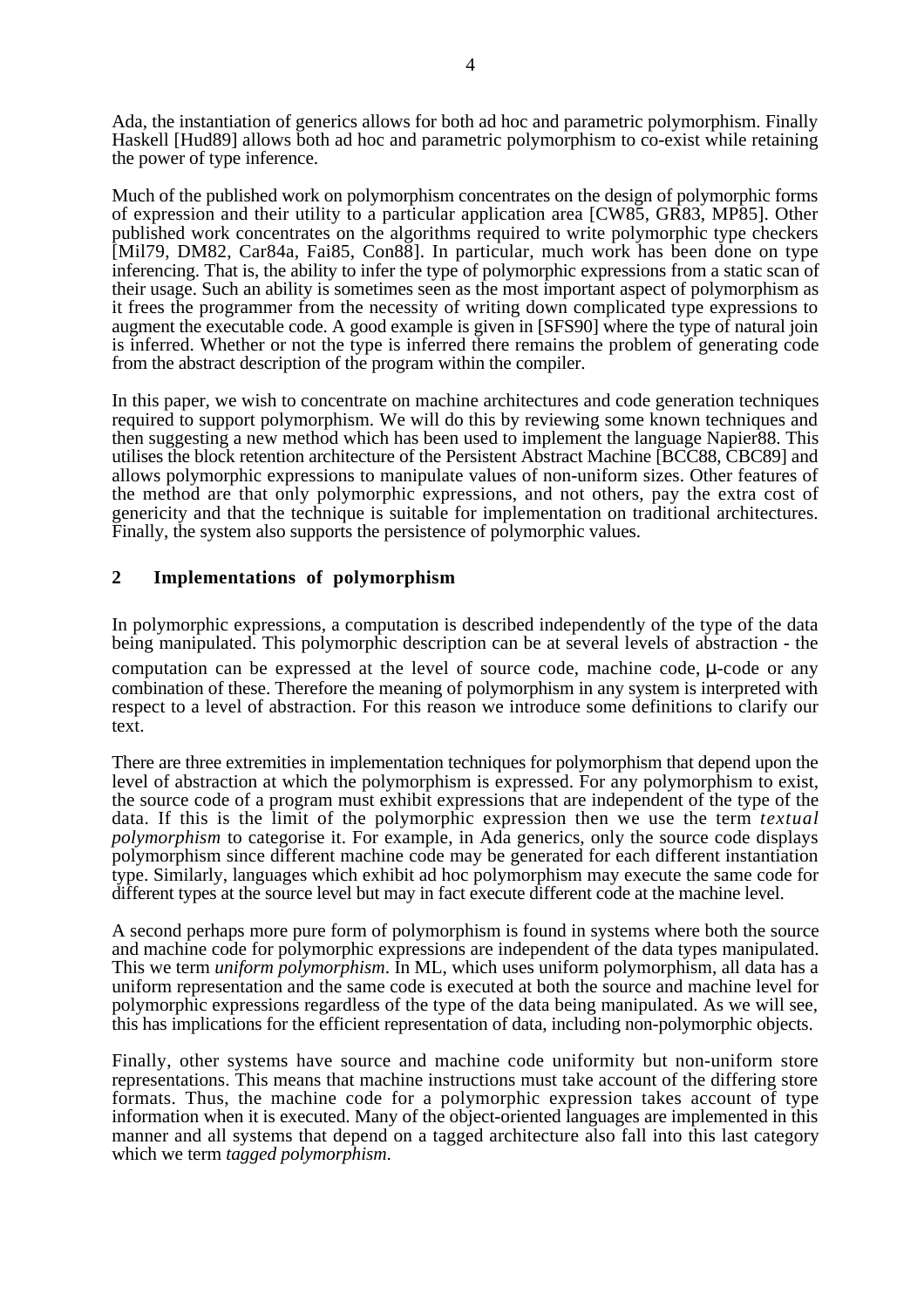We will explore each of the above implementation categories in turn since each yields different tradeoffs for the efficient implementation of polymorphism. It should be remembered that textual, uniform and tagged polymorphism represent extremities in the range of implementation techniques. Most languages will be implemented by a mixture of techniques within this range. The reason for exploring the extremities is to expose the limits of each technique and therefore the tradeoffs available to the implementor.

First we will introduce the syntax of Napier88 in which the examples are written.

# **2 . 1 Nomenclature**

As an introductory example, we present the polymorphic identity procedure written in Napier88 which is given in Figure 1. We will explain this example in detail for those unfamiliar with the syntax of Napier88 and for the benefit of later examples.

**let** id = **proc** [t] (x : t  $\rightarrow$  t) ; x **let** forty\_two\_int = id  $\text{[int]} (42)$ **let** forty two real = id  $[real]$  (42.0) **type** car **is structure** (doors : **int** ; paint : **string**) **let** this\_car = car  $(4, "blue")$ **let** same\_car = id  $\left[ \text{car} \right]$  (this\_car)

# **Figure 1 The identity procedure and calls**

The polymorphic identity procedure is written as,

**let** id = **proc** [t]  $(x : t \rightarrow t)$ ; x

That is, the identifier *id* is declared, by the reserved word **let**, to be a procedure which is quantified by *t*, written [t], that takes a parameter *x* of type *t* and yields a value of type *t*. The body of the procedure is the expression  $\overline{x}$  which when evaluated yields the result.

This procedure may be called by,

id [**int**] (42)

which specialises the quantifier *t* in procedure *id* to be integer, written **int**, and applies the procedure to the value 42. The result is, of course, the integer 42. Notice that, for the moment at least, there is no type inferencing [Mil79] on the calling of procedures and that the specialisation type is written explicitly.

The procedure may also be specialised for real values. For example,

id [**real**] (42.0)

yields, in the same manner, the real number 42.0.

Finally, more complicated objects may also be used. For example,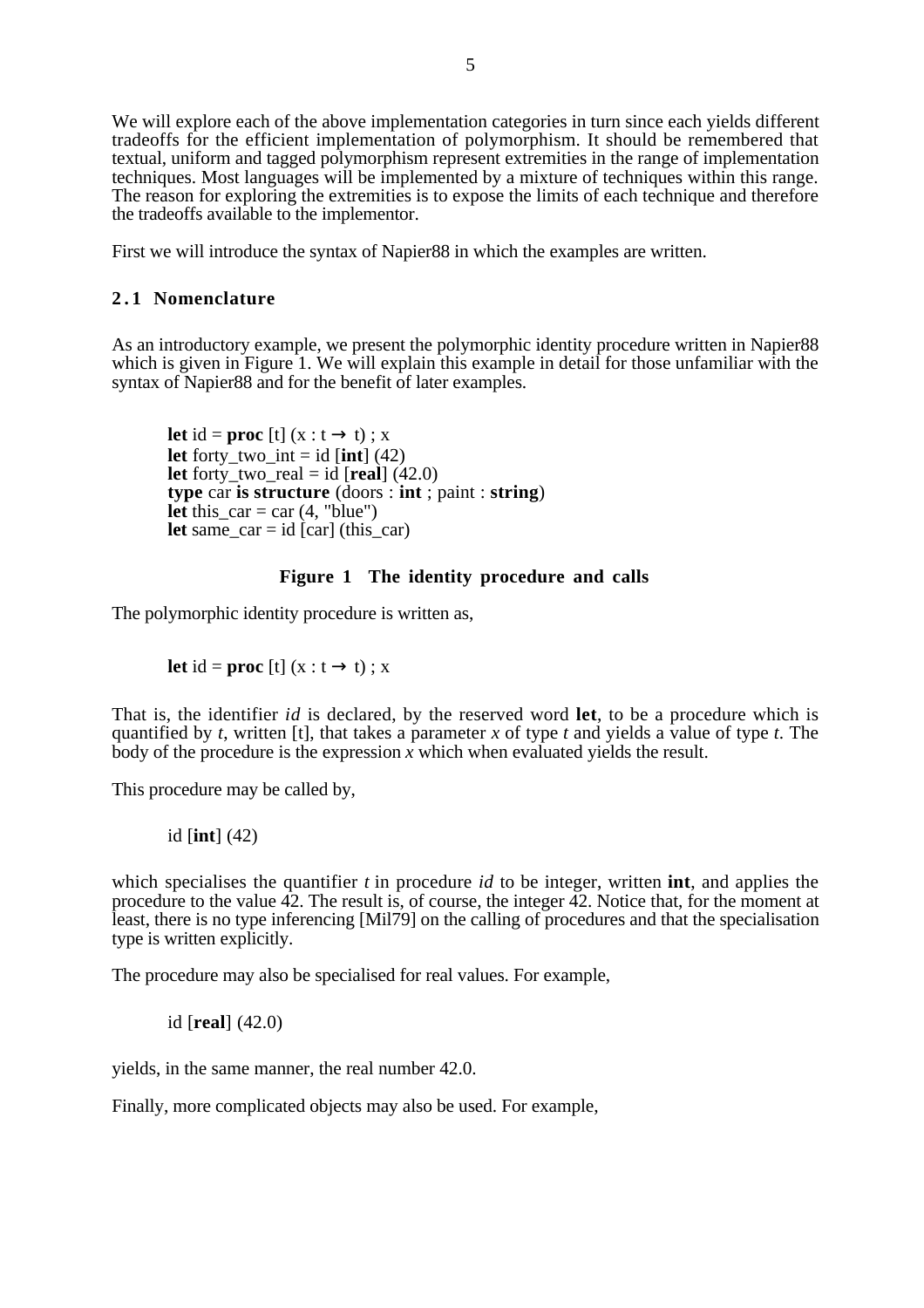#### **type** car **is structure** (doors : **int** ; paint : **string**)

defines a type *car* to be the labelled cartesian cross product, called a structure, containing a label *doors* of type integer and another *paint* of type string. Such a value may be created and bound to an identifier by the declaration,

**let** this  $car = car (4, "blue")$ 

Notice that the type identifier *car* also serves as the constructor function identifier. The identity procedure may be used to operate on *this\_car* as follows:

id [car] (this car)

which will return the value *this car*.

For the present, we will use procedures as our form of polymorphic expression and show later how other forms such as abstract data types (objects) may be implemented.

# **2 . 2 Textual polymorphism**

In textual polymorphism, the polymorphic uniformity applies to the source code only. Thus the compiler may generate code specific to the specialisation of the polymorphic procedure. For example, the calls of the identity procedure *id*:

id [**int**] (42), id [**real**] (42.0), and, id [car] (car (4, "blue"))

may all execute different versions of the code for *id*. This would be the case if 42, 42.0 and *car (4, "blue")* were all represented by different store formats in the machine. Indeed the early examples in this section are deliberately kept simple for clarity and therefore look prime candidates for implementation by uniform polymorphism. To overcome this, for the moment, the reader should imagine that each data type has a different store representation necessitating different code to be executed for each call that is specialised to a different type.

One method of implementing textual polymorphism is for the compiler to translate the polymorphic procedures into an intermediate form. When a specialisation of the polymorphic procedure is compiled, the intermediate form is used to generate code specific to the specialisation type. This generated code may be in the same language, in which case the compiler will then compile the generated code [SFS90]. Alternatively, the intermediate form can be used to generate specific machine code directly.

The major advantage of the textual polymorphism technique is that the compiler can produce optimum code using optimum representations of data. That is, the code can be tailored to the type of the specialisation, producing the required run time speed and space overhead. A second advantage is that the technique can be used to implement ad hoc polymorphism since it utilises an ad hoc implementation mechanism that can generate code specific to the specialisation.

Within a compilation unit a bound can be placed on the number of specialised forms of the polymorphic procedure that may be generated. In the upper limit a separate form for each specialisation type may be required. In the lower limit there is only one form and the method reverts to the uniform polymorphism of the next section. In practice, in any compilation unit, there is a fixed number of data types some of which may share representations. This leads to a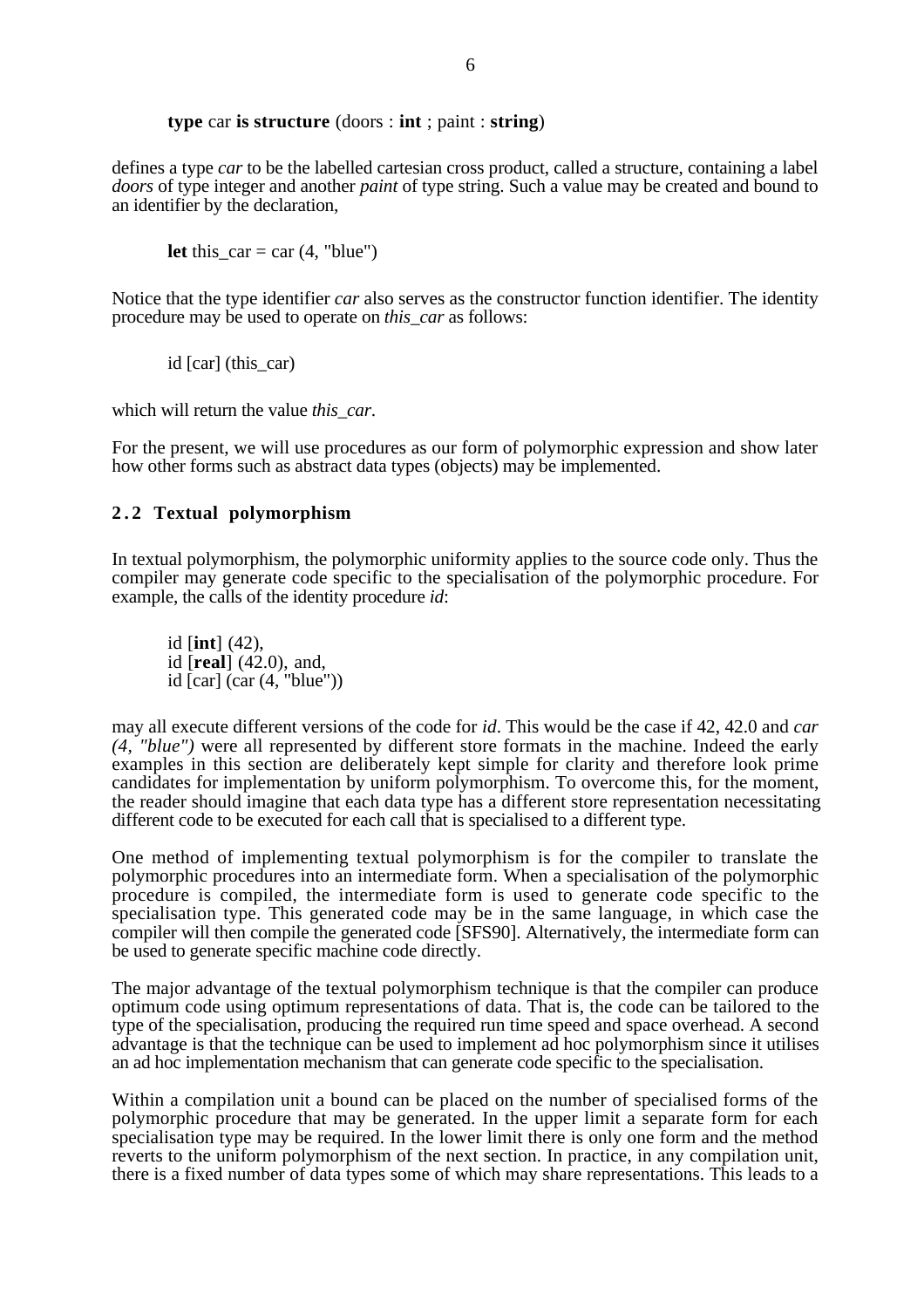fixed upper limit on the number of possible specialised forms of any particular polymorphic procedure which is the number of representations of the quantifier types raised to the power of the number of type quantifiers. This is highlighted in Figure 2.

**let** triples = **proc**  $[d, e, f]$   $(D : d : E : e : F : f)$ 

#### **Figure 2 A polymorphic procedure with multiple quantifiers**

In Figure 2, the procedure *triples* is quantified by three types *d*, *e* and *f* and takes three parameters *D*, *E* and *F* of those types respectively. The procedure is of type void and therefore does not require to specify its result type. The procedure body is left unspecified since it is not of interest to our argument.

The compiler may have to generate every possible specialised form for all three quantifier types. If there are n possible forms for the quantifiers and m quantifiers then there are n to the power m possible forms for the polymorphic procedure. In this case it is  $n<sup>3</sup>$  where n is the number of possible representations of the quantifier types.

Of course, the above gives a bound for the number of possible specialised forms of a polymorphic procedure but it should be noted that for any compilation unit the compiler only has to generate one specialised form of the procedure for each static call. Also many of the calls will have the same specialisation type representation, allowing them to share the implementation. Thus, the number of specialised forms of a polymorphic procedure in any compilation unit is determined by the variety of call specialisations. This is, of course, not the case with separate compilation where the number of specialisations is not known statically. Indeed it should be obvious that with textual polymorphism, a polymorphic procedure may not be applied outside the context of its compilation unit. However, Figure 3 demonstrates how even the above simple technique may become complicated.

**let** first = **proc**  $[a, b]$   $(A : a : B : b)$ 

**let** second = **proc** [s, t]  $(S : s : T : t)$ **if** <condition> **then** first [s, t]  $(S, T)$  **else** first [t, s]  $(T, S)$ 

second [**int**, **bool**] (43, **true**) second [**real**, **int**] (42.999, 43)

#### **Figure 3 Multiplicative expansion in code**

Both of the procedures, *first* and *second* have two type quantifiers. For each call of *second* there are two possible calls of *first* and therefore two specialisations may be required. They are not required in the trivial case where the types *s* and *t* are the same. This second order effect is multiplicative and may escalate to a large number of specialisations all of which are necessary. The total number of specialised forms of a polymorphic procedure for any one call may be found by multiplying the number of different specialisations of each possible procedure in the call chain. This may become very large and involves calculating the transitive closure of calls in a program. For example, if procedure *first* had three different specialisations of another polymorphic procedure then six versions of that procedure are required for each call of *second*.

This problem is also present when polymorphic procedures are allowed to be passed as parameters. Figure 4 gives such an example.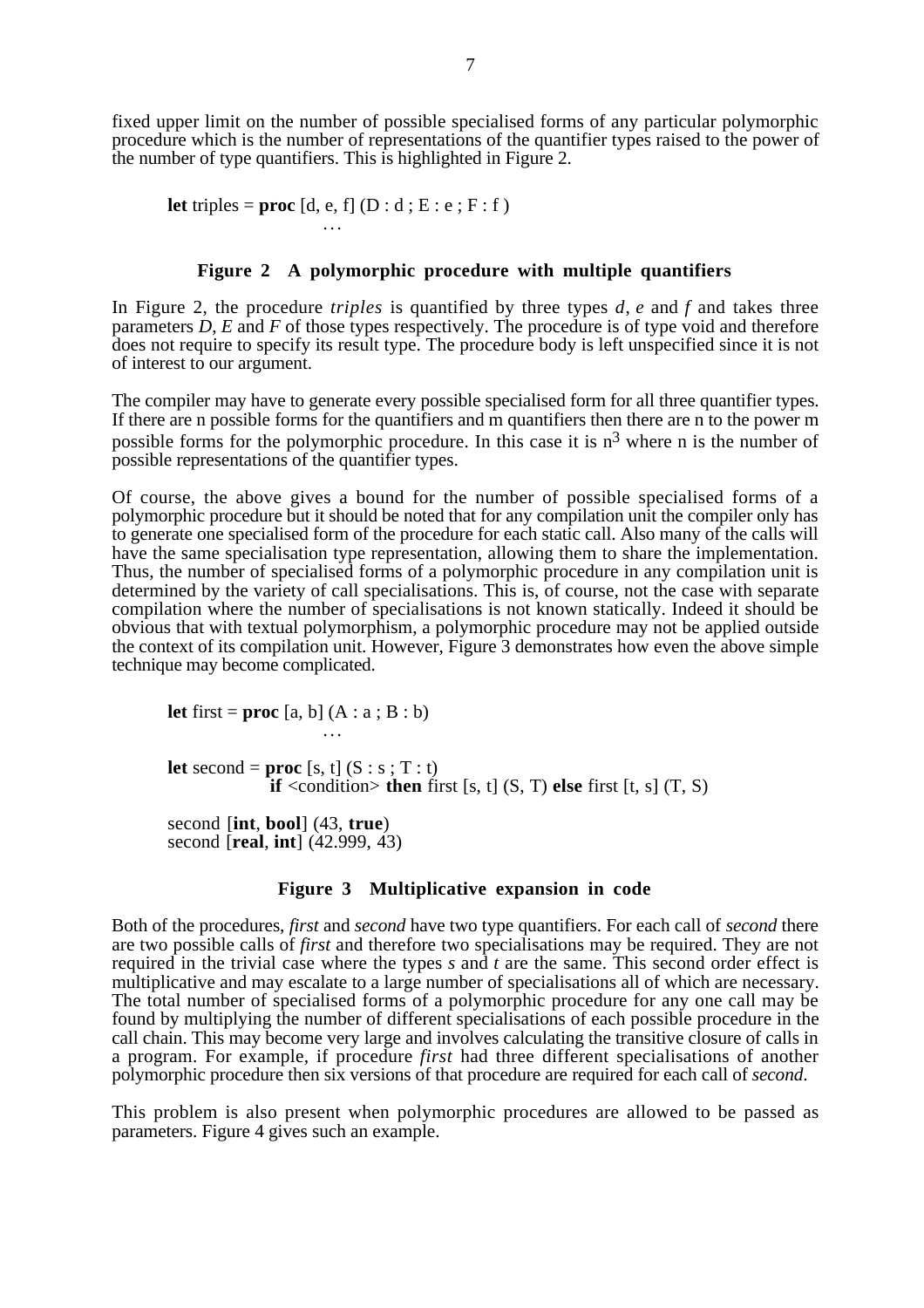**let** third = **proc** [s] (S : s ; A : **proc** [t] (t  $\rightarrow$  t)  $\rightarrow$  s)  $A [s] (S)$ **let** id = **proc** [u]  $(x : u \rightarrow u)$ ; x **let** forty two = third  $[int]$  (42, id)

#### **Figure 4 Passing polymorphic procedures as parameters**

In Figure 4, procedure *third* is quantified by *s* and takes a parameter *S* of the quantifier type *s* and another *A* which is a polymorphic procedure of type,

**proc** [t]  $(t \rightarrow t)$ 

...

The body of the procedure *third* calls the polymorphic procedure *A* with the specialisation type *s* and the value *S*. The call of *third* specialises the quantifier to **int** and passes the polymorphic procedure *id* and the integer value 42. For each specialisation of *third* there is also a specialisation of *A* which has to be found from the call of *third*. This expansion in code is again multiplicative.

The translation method, for textual polymorphism described above, can be used for the above examples but does not work where the polymorphic procedures are first class data objects or may be stored in a persistent store.

Languages such as Napier88 allow first class polymorphic procedures [AM84]. These procedures may be stored in data structures, assigned and substituted for one another if they have the same type. Figure 5 gives such an example.

**let** either = **if** <condition> **then proc** [t] (a, b :  $t \rightarrow t$ ) ; a **else proc** [t]  $(a, b : t \rightarrow t) : b$ 

**let** two = either  $\left[ \text{int} \right]$  (23, 12) **let** three = either  $[real]$   $(-0.2, -12.123)$ 

#### **Figure 5 First class polymorphic procedures**

In Figure 5, the procedure *either* is initialised to one of two polymorphic procedures depending upon the value of <condition> when it is executed. When compiling the expression *either* [**int**]  $(23, 12)$ , the compiler cannot determine which of the two procedures is being called since it depends on the dynamic flow of the program. The same is true for the call *either* [**real**] (-0.2, -12.123). The determination of which of the two procedures to call can only be performed at run time.

To implement the above, by textual polymorphism, the specialisation of the procedure should be performed at run time during the call.

One possible implementation technique is for the compiler to generate every possible form of the procedure statically and for the run time system to pass around pointers to this code. On specialisation, the type may be used to select the particular version to call. However, we have already demonstrated that the number of possible forms may become very large. In long lived systems the storage requirement may become great.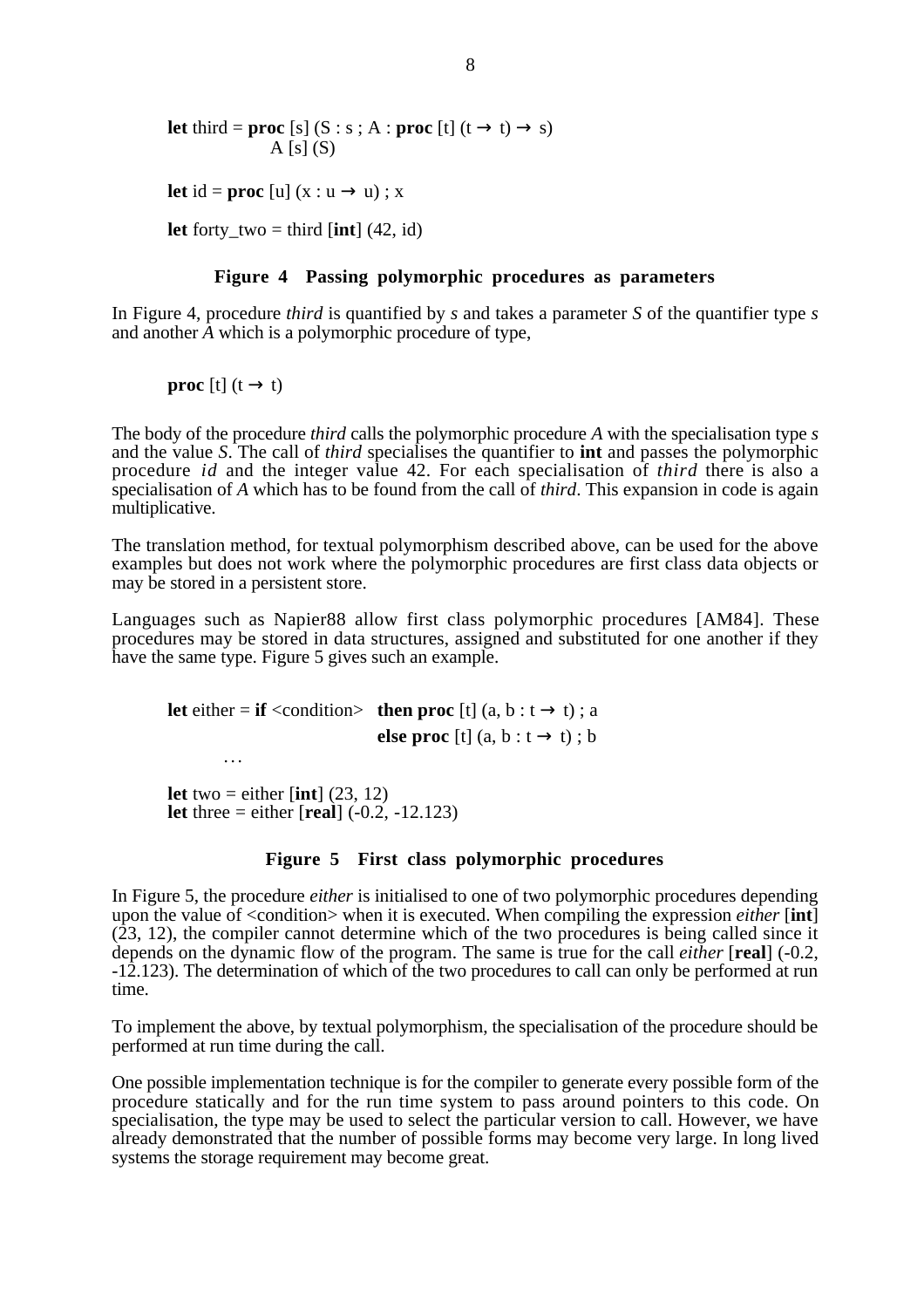An alternative implementation technique is to pass around a pointer to the source code and for the compiler to be called dynamically on specialisation [DB88]. However, this will make the call of the polymorphic procedure slow. An optimisation is to specialise the procedure on the first call for every type and to retain the specialised code for latter applications. This is equivalent to memoising the specialisation.

Neither of the above two implementation techniques is practical for reasons of space and time overhead respectively.

Since this method is unable to implement first class polymorphic procedures efficiently it is also unsuitable for storing polymorphic procedures in a persistent store since they may also be specialised dynamically.

To summarise, the advantages of this technique are:

- it can produce optimum code for each application of the polymorphic procedure,
- it can implement non-uniform representations of data, and,
- it can implement ad hoc as well as universal polymorphism

The disadvantages are:

- the amount of machine code generated for each polymorphic form may be large,
- it is unsuitable for the implementation of first class polymorphic procedures, and
- it is unsuitable for supporting the persistence of polymorphic procedures.

The generics of Ada are a special case of this implementation technique and the above perhaps explains why generics are not first class data objects in that language.

# **2 . 3 Uniform Polymorphism**

In the uniform polymorphism implementation technique, the uniformity is present at both the source code level and machine code level. To implement polymorphic procedures, such as *id* above, the compiler must generate code that will execute in exactly the same manner for all calls of the procedure. A consequence of this uniformity is that all data types must have the same store representation for this uniform code to execute correctly. Thus, in the Figure 1, objects of type integer, real and *car* must have the same store representation. This means that, for all data types, there is a fixed stack element size and the same fixed size for components of heap objects. This second requirement is necessary since the addresses of components of heap objects must be the same irrespective of the concrete types of the fields. That is, a particular field must always be at the same address.

Notice, however, that this fixed store representation may not be the optimum nor even the desired representation of some types. For example, for the calls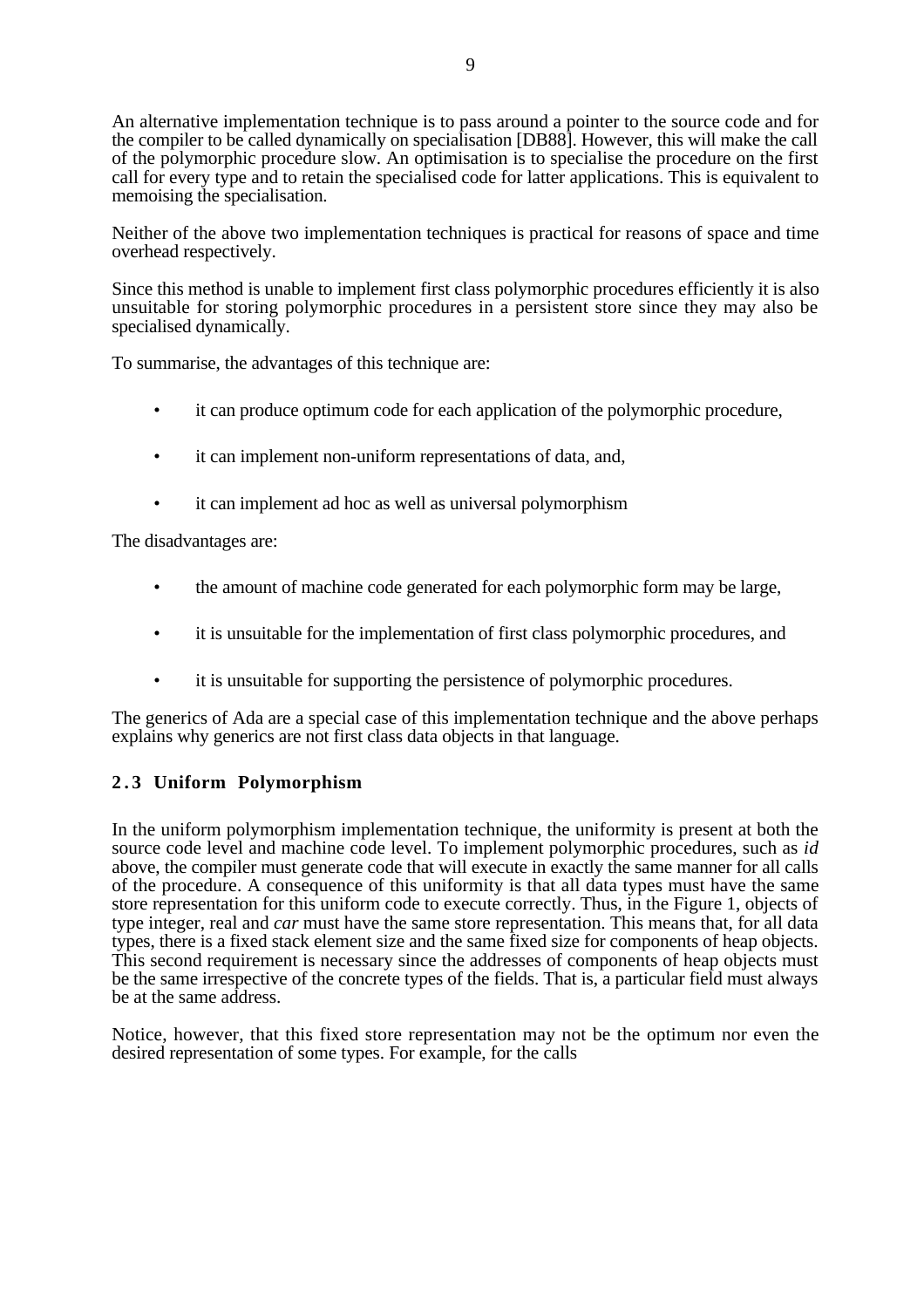id [**int**] (42), and id [**real**] (42.0)

above, if a uniform size of one word for integers is used, it becomes difficult to implement double length reals efficiently. On the other hand if double length reals are implemented efficiently then the implementation of integers may be non-optimum.

The second disadvantage of this technique is also a consequence of the uniformity of data. In order to implement multi-unit data such as in the call,

id  $\lceil \operatorname{car} \rceil$  (car  $(4, \text{ "blue"))$ )

above, the compiler must group the elements together and refer to them by a pointer. This is because a fixed element size must be used and all different sized structures must be uniformly represented. By making the pointer the uniform size, all pointers may now be manipulated in the same manner by polymorphic procedures. Of course, the maximum size of all objects could always be used as the fixed element size but this would be very wasteful of storage. It may also be unknown for separately prepared program and data [ABC83].

A consequence of the fact that pointers must be found for garbage collection, is that all data objects must now be represented by pointers. Thus, for scalar items such as integers and reals, there is an extra level of indirection in their implementation. A clever optimisation of this appears in The Functional Abstract Machine [Car83] which is used to support ML [McQ] and Galileo. A one bit tag is used in every data item to distinguish pointers from non-pointers. Since the languages are statically typed, the compiler always knows whether a pointer or a non-pointer is being manipulated except in a polymorphic procedure where both are manipulated in the same manner anyway. Thus only the garbage collector needs to use the tag bit. The minor disadvantage of this scheme are that one bit is used for the tag thereby complicating arithmetic and reducing the address space.

To summarise, there are two major advantages of this technique. They are:

- It is relatively easy to implement since the compiler generates uniform code for each form, and,
- There is only one copy of the machine code for polymorphic forms and it is therefore efficient in code space.

There are, however, a number of disadvantages to the technique. They are:

- uniformity is imposed on all data types without regard to optimal representation, and,
- all objects pay the price of the system being polymorphic.

This form of polymorphism is the kind found in ML, although it may not always be implemented in this manner. Wadler & Blott [WB89] have shown how to extend this technique, at the language level, to allow it to be used in the implementation of ad hoc polymorphism. They give examples of some arithmetic operators and equality. However, this method may also be used to support assignment when regarded as a polymorphic operator. This would allow their technique to be used for non-applicative languages. However, their implementation effectively uses class tags and is more appropriately classified in the next section.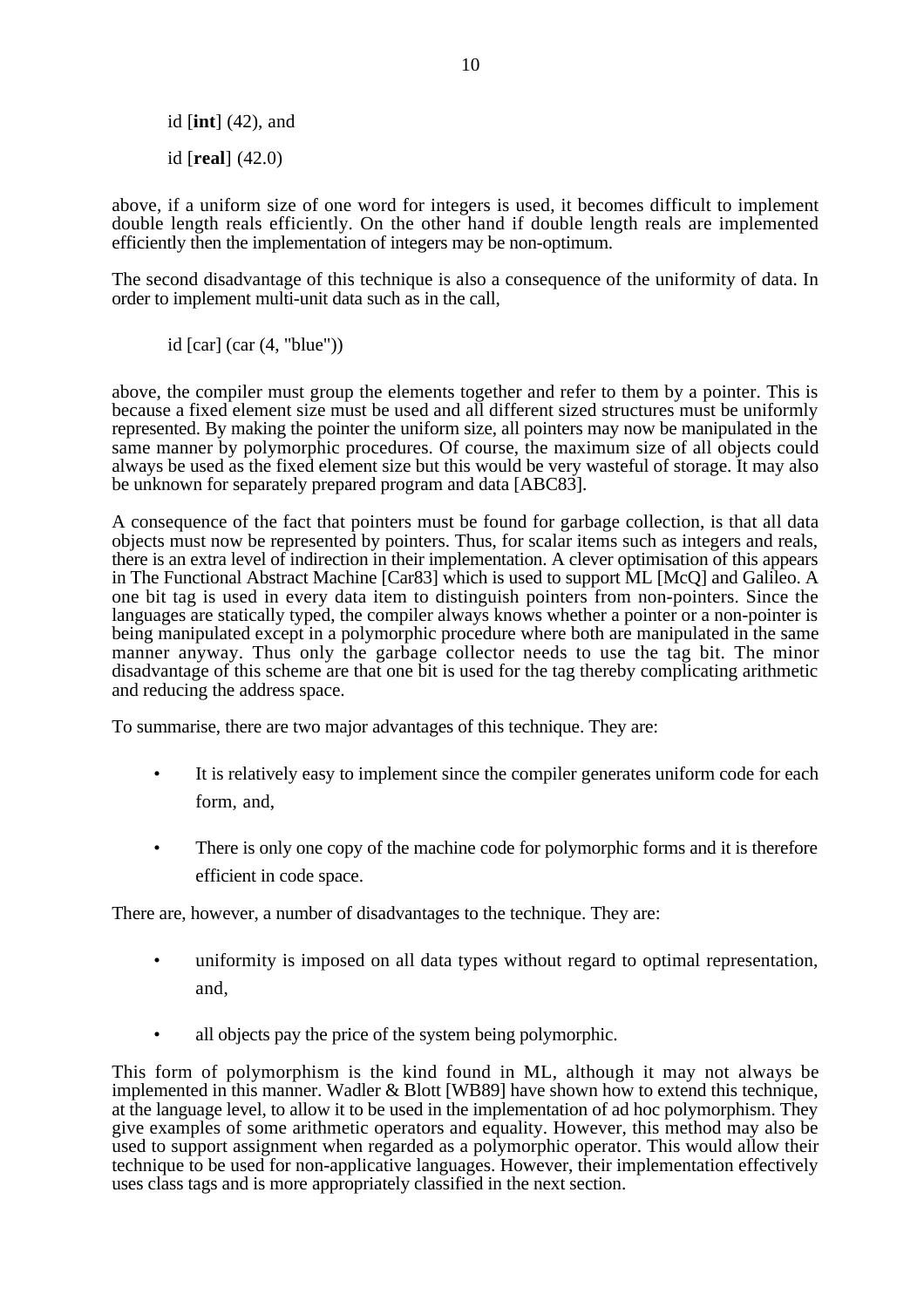# **2 . 4 Tagged Polymorphism**

Tagged polymorphism displays uniformity at the source code level and at the machine code level. However, the data objects and the manner in which the generated code instructions operate over them, may be non-uniform. Effectively every data item is tagged with its type and the generated code uses this tag to determine how to execute the type dependent instructions.

The best known implementation of this technique is the use of a tagged architecture such as the Burrough's B6500 [HD68]. In that, there are some polymorphic operations such as plus, minus, times, equal and not equal that operate according to the data tag. For example, both integers and reals have a times operation defined over them. On execution the machine instruction inspects the tag and performs either integer or real multiplication. Indeed the real numbers themselves may be single or double precision constituting a further variation.

Some object-oriented languages use a similar technique to implement multiple inheritance (inclusion polymorphism). In this each object contains an address map for its methods. The name of a method being selected is used as a key to the address map. The static machine code for searching an address map may be the same for all methods. However, the address maps for different objects will be different and thus searching for the same method in different objects will cause different dynamic sequences of code to be executed. The address map is effectively a tag.

Tagged polymorphism is essentially a technique for implementing "built in" ad hoc polymorphic operations. The machine instructions that look at the tag constitute these polymorphic operations. However, if the data types of a particular language can be mapped onto the tags, then the mechanism can be used to implement a mixture of parametric and ad hoc polymorphism. Indeed it can even be used to implement more dynamic forms of polymorphism like that found in languages such as SASL [Tur79] and Smalltalk [GR83].

There is always difficulty in mapping an infinite type system onto a finite tag representation. In most systems, however, many different types will share representations and an encoding of the representation can be used as a tag, thereby alleviating the difficulty.

The advantages of the technique are:

- compact code is generated for polymorphic forms,
- it can implement ad hoc, inclusion and parametric polymorphism, and,
- it can operate on non-uniform data.

The major disadvantages of this technique are:

- the polymorphic operations are built in,
- the tagging must be efficient, and,
- all data types must be tagged all of the time.

The technique depends on efficient tagging. However, hardware tagging is not generally available and software tagging is too expensive except where the instruction sequence to be executed is large compared to the tag interrogation sequence, as in object-oriented languages. Van Vlient & Gladney [VG85] performed an evaluation of tagging by writing two sample applications in both Smalltalk and PL/1. They found that most of the dynamic lookup of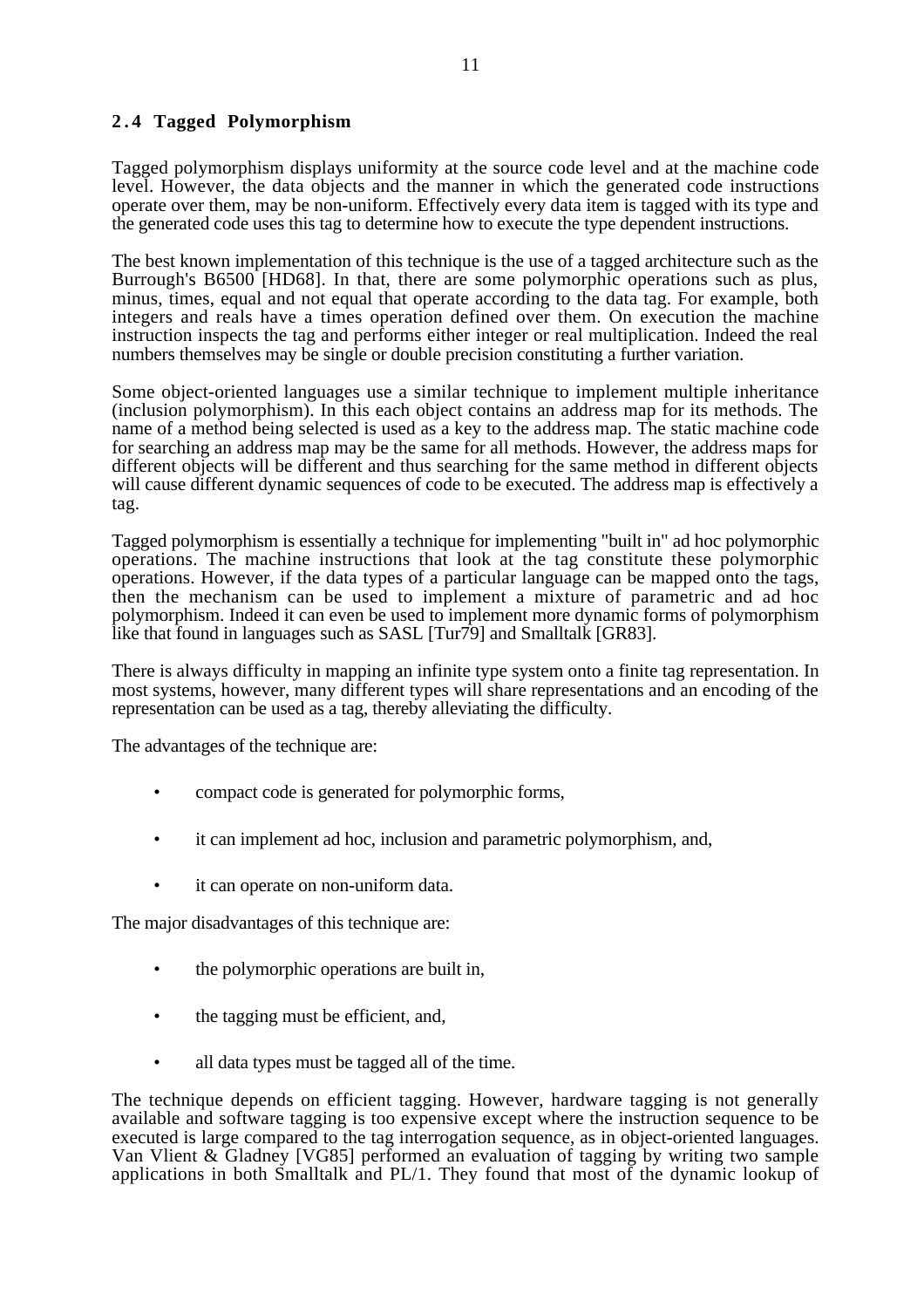methods in Smalltalk could be performed statically in PL/1. The remaining ones could be implemented using tags. By mixing tags with non-tagged items in the same language, the tags could be used to produce flexibility at the required point. Since only some items required tagging the implementation became very efficient.

# **3 An ad hoc approach**

In this section, we will describe the method used to implement polymorphic procedures in Napier88. Special difficulties arise because of the availability of first class polymorphic procedures, specialisation without call and the persistence of polymorphic forms. Specialisation without call occurs where a polymorphic procedure is specialised but not called. An example will be given later. The technique is, however, general and may be used to implement other polymorphic languages. When used in combination with other implementation techniques an ad hoc implementation strategy can be evolved.

Ideally, we would like one implementation technique that supports all forms of polymorphism. However, given that all the implementation methods described in section 2 have major shortcomings, it is unlikely that this goal can be achieved. When judging the implementation strategies we will use the following criteria:

- it should implement all forms of polymorphism,
- it should be implementable on conventional architectures,
- it should support non-uniform data representations efficiently,
- it should support first class polymorphic procedures,
- it should support the persistence of polymorphic forms,
- only polymorphic procedures should pay any extra implementation costs, and,
- the polymorphic code should be optimally compact and fast.

We will begin by describing the machine architecture for implementing polymorphism in Napier88. We will then describe how this may be used with other techniques.

# **3 . 1 The Napier88 approach**

Napier88 utilises a variant of tagged polymorphism as its implementation technique. However since the language supports first class procedures and specialisation without call in a persistent environment, the tagging is performed by using procedure closures to capture type information.

Only polymorphic procedures need to be uniform in the manner in which they operate. Even then, it is only the polymorphic expressions within them that require to be uniform. Outside the polymorphic procedures this uniformity may be neither efficient nor desirable. It is therefore possible to implement a system whereby any data object of a quantifier type is coerced to a uniform polymorphic form on entering a polymorphic procedure and coerced back when leaving. Within the procedure the object of the quantifier type is also manipulated in its uniform representation. It should be noticed that it is only necessary to convert the parameters and results of the particular quantified type, and not others. This basic idea is similar to the one separately discovered and reported in [VG85].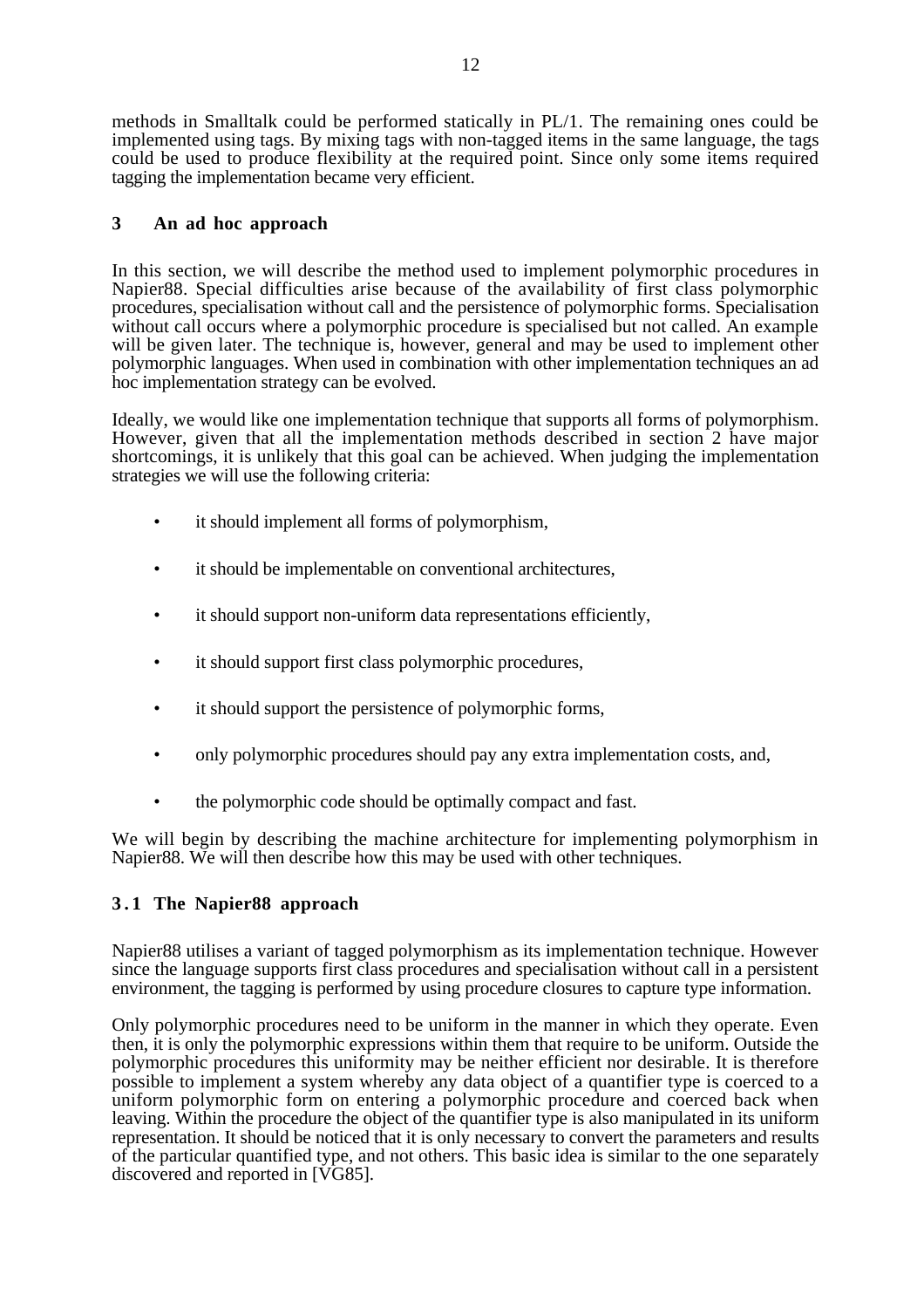# **3.1.1 Points of conversion**

The combination of first class procedures and specialisation without call in a programming language ensures that the compiler cannot determine statically whether a procedure being called is polymorphic or not. Figure 6 illustrates this.

**let** first = **proc** [t]  $(a, b : t \rightarrow t)$ ; a **let** either  $=$  **if**  $\langle$  condition $>$  **then** first [**int**] **else proc** (a, b : **int**  $\rightarrow$  **int**) : b ...

**let** two = either  $(23, 12)$ 

# **Figure 6 First class procedures and specialisation without call**

In Figure 6, the procedure *either* is of type **proc** (**int**  $\rightarrow$  **int**). It is initialised to the value of procedure *first* specialised to integer or to the procedure defined after the **else**. Notice that the procedure *first* is specialised but not called in the **if** clause.

The call *either* (23,12) could be to the specialised polymorphic procedure *first* or to the nonpolymorphic procedure. In general, the compiler cannot determine statically whether or not a polymorphic procedure is being called. Thus conversion code to and from polymorphic representations cannot, in general, be performed before the call. It must therefore be the responsibility of the polymorphic procedure to convert any parameters of quantifier types inside the procedure and reconvert them before returning.

When passing parameters to a polymorphic procedure, four different cases of parameter passing are of interest. The formal and actual parameters may have concrete or quantifier types and representations. The cases are:

- a concrete actual parameter is passed to a concrete formal parameter,
- a concrete actual parameter is passed to a quantified formal parameter ,
- a quantified actual parameter is passed to a concrete formal parameter , and,
- a quantified actual parameter is passed to a quantified formal parameter .

The first case is given for completeness but since there is no polymorphism involved the compiler can generate non-polymorphic code. Figure 7 gives an example of the second case where a concrete actual parameter is passed to a quantified formal parameter.

**let** id = **proc** [t]  $(x : t \rightarrow t)$ ; x

**let** two  $=$  **id** [**int**] (2)

## **Figure 7 A concrete actual parameter passed to a quantified formal parameter**

For each formal parameter of quantifier type, the corresponding value for each actual parameter must be converted inside the polymorphic procedure for use and the result, if of a quantifier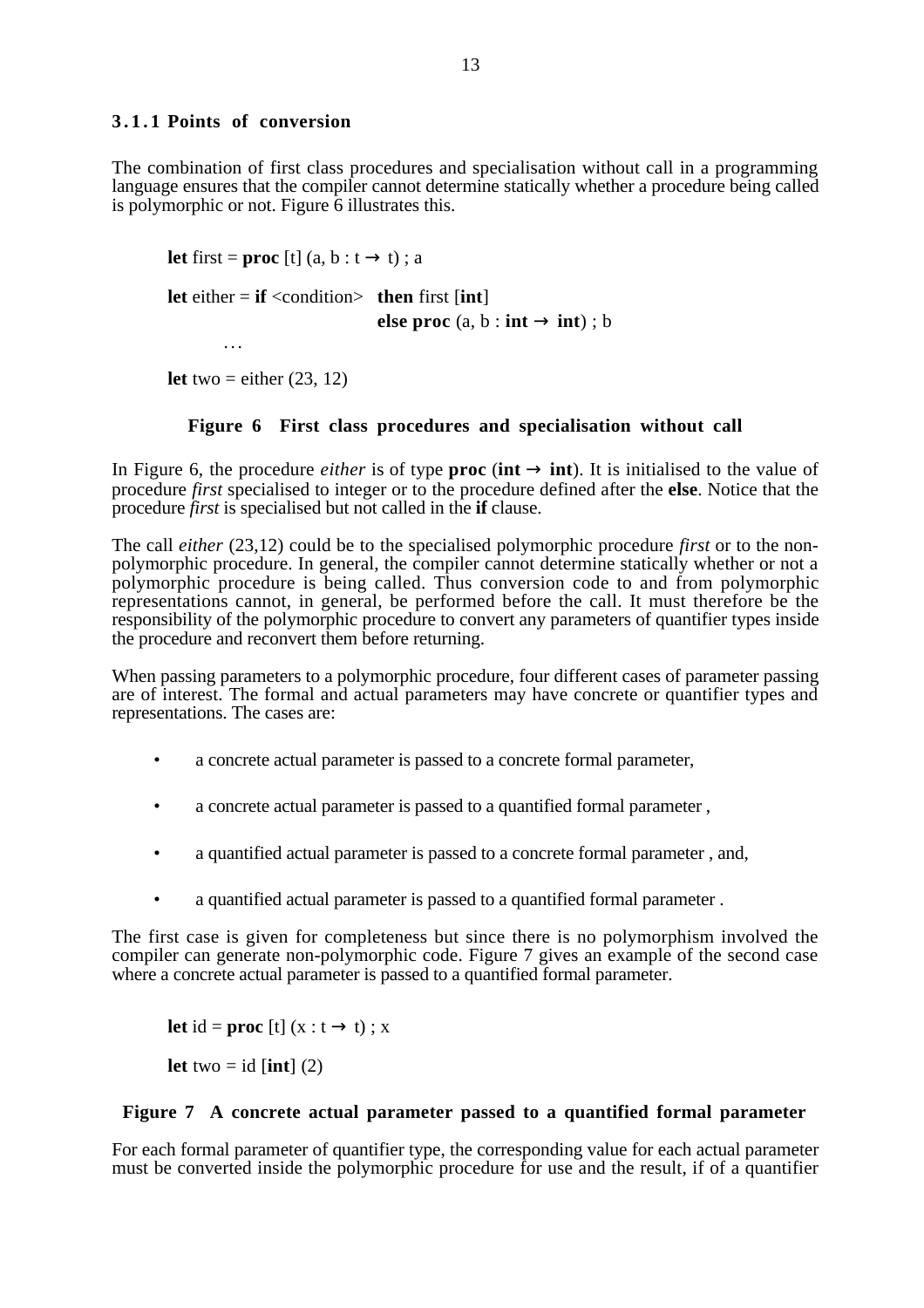type, reconverted on exit. Inside the procedure they can be manipulated in their polymorphic form.

Since the polymorphic procedure has uniform code for all types, calling the procedure with an integer or a *car* only requires conversion code to depend on the original type. All other code is uniform.

Figure 8 shows case three where a quantified actual parameter is passed to a concrete formal parameter.

**let**  $int_id = proc$  (x :  $int \rightarrow int$ ) ; x **let**  $p = \textbf{proc}$  [t] (x : t ; y :  $\textbf{proc}$  (t  $\rightarrow$  t)  $\rightarrow$  t) ; y (x) **let** three  $=$  p [**int**] (3, int id)

# **Figure 8 A quantified actual parameter passed to a concrete formal parameter**

In figure 8, the procedure *p* is quantified by *t*, takes a parameter *x* of that type and another *y* which is a procedure from  $t \to t$ . It returns a value of type *t* which is calculated by applying *y* to *x*. On the call of *y* the value 3, which has a quantifier representation inside *p* must be reconverted for passing to *y* which is the non-polymorphic procedure *int\_id*. On return the result is converted to quantifier form.

Figure 9 shows case four where a quantified actual parameter is passed to a quantified formal parameter.

**let**  $q = \textbf{proc} \left[t\right] (x : t \rightarrow t)$ ; id  $\left[t\right] (x)$ 

## **Figure 9 Passing a quantified actual parameter to a quantified formal parameter**

In this, the polymorphic procedure *id* is called with the value *x*. Unfortunately *id* expects to convert concrete values on entry and so *x* must be made concrete for the call and converted back to quantifier form on the return.

There is one final problem that must be enumerated before an implementation can be discussed. It is illustrated in Figure 10.

**type** thing [t] **is structure** (First : t) **let** make thing = **proc** [a]  $(A : a \rightarrow \text{thing } [a])$ ; thing [a]  $(A)$ **let** first thing  $=$  make thing  $[$ **int** $]$  (42)

## **Figure 10 Quantified values in data structures**

In Figure 10, type *thing* is parameterised by  $t$ . It is a structure with a field *First* of type  $t$ .<br>Procedure *make\_thing* creates a *thing* parameterised by its quantifier type  $a$  and returns it as the result. Outside the polymorphic procedure, *first thing* is expected to be a structure with an integer of value 42 in it. Thus, when the structure is created it should be constructed in this form. Furthermore, it is possible for such objects to have different types simultaneously when the structure is passed into a polymorphic procedure. Within a polymorphic procedure the field will have its quantifier type but outside it will have its concrete type. The field address calculation must work in both cases but may be performed by different mechanisms.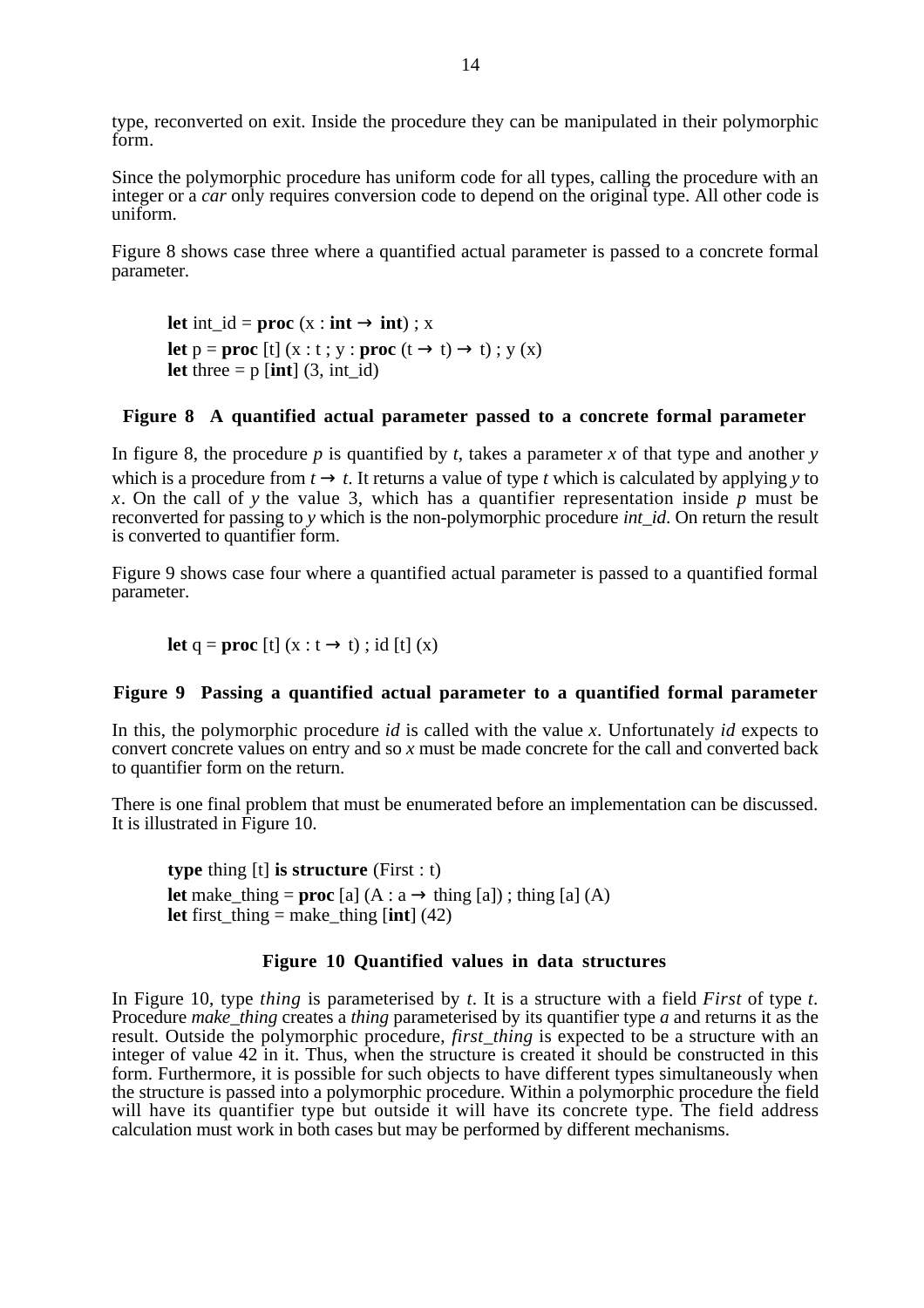In general, placing quantifier values into and getting them out of data structures are special cases of procedure return and parameter passing. The same rules apply. That is, only concrete representations may be used in data structures and when they are selected from or assigned to in a polymorphic procedure a conversion takes place.

To summarise, because of first class procedures and specialisation without call, the conversion of values of quantifier types must be performed within the polymorphic procedures. This is true for parameters and result values. We have enumerated the possible cases for parameter passing and shown how the conversion is also necessary for data structures that may be accessed by the polymorphic procedure.

# **3 . 2 The Napier88 block retention architecture**

The implementation of polymorphism in Napier88 utilises the block retention nature of the language. The block retention architecture is necessary to support higher order procedures [Joh<sub>71</sub>]. For example in Figure 11,

```
let random = begin
                     let seed := 2111
                     proc (\rightarrow int)
                     begin
                            seed := (519 * seed) div 8192
                            seed
                     end
              end
```
## **Figure 11 Block retention**

In languages without block retention, the space for values that are declared within the block may be reclaimed on exit from the block. However in the above, the block contains the declaration of a variable *seed* and has a value that is a procedure. The space for the block that contains *seed* cannot be reclaimed on exit since *seed* is in the closure of the procedure now called *random*. The block must be retained for *random* to operate correctly.

To demonstrate the Napier88 implementation of polymorphism, we will illustrate the implementation for non-uniform sized values. For example, representing integers by one word and reals by two words.

Every polymorphic procedure in Napier88 is compiled into another in which the type parameter is represented by an integer in an outer level procedure. This is illustrated by the following example,

**let** id = **proc** [t]  $(x : t \rightarrow t)$ ; x

which is compiled into

let id = proc (tTag : int 
$$
\rightarrow
$$
 proc ( $\alpha \rightarrow \alpha$ ))  
proc ( $x : \alpha \rightarrow \alpha$ ) ; x

The outer procedure forms an envelope containing the integer tag around the procedure with the executable code. That is, *id* is now the envelope procedure which takes as a parameter an integer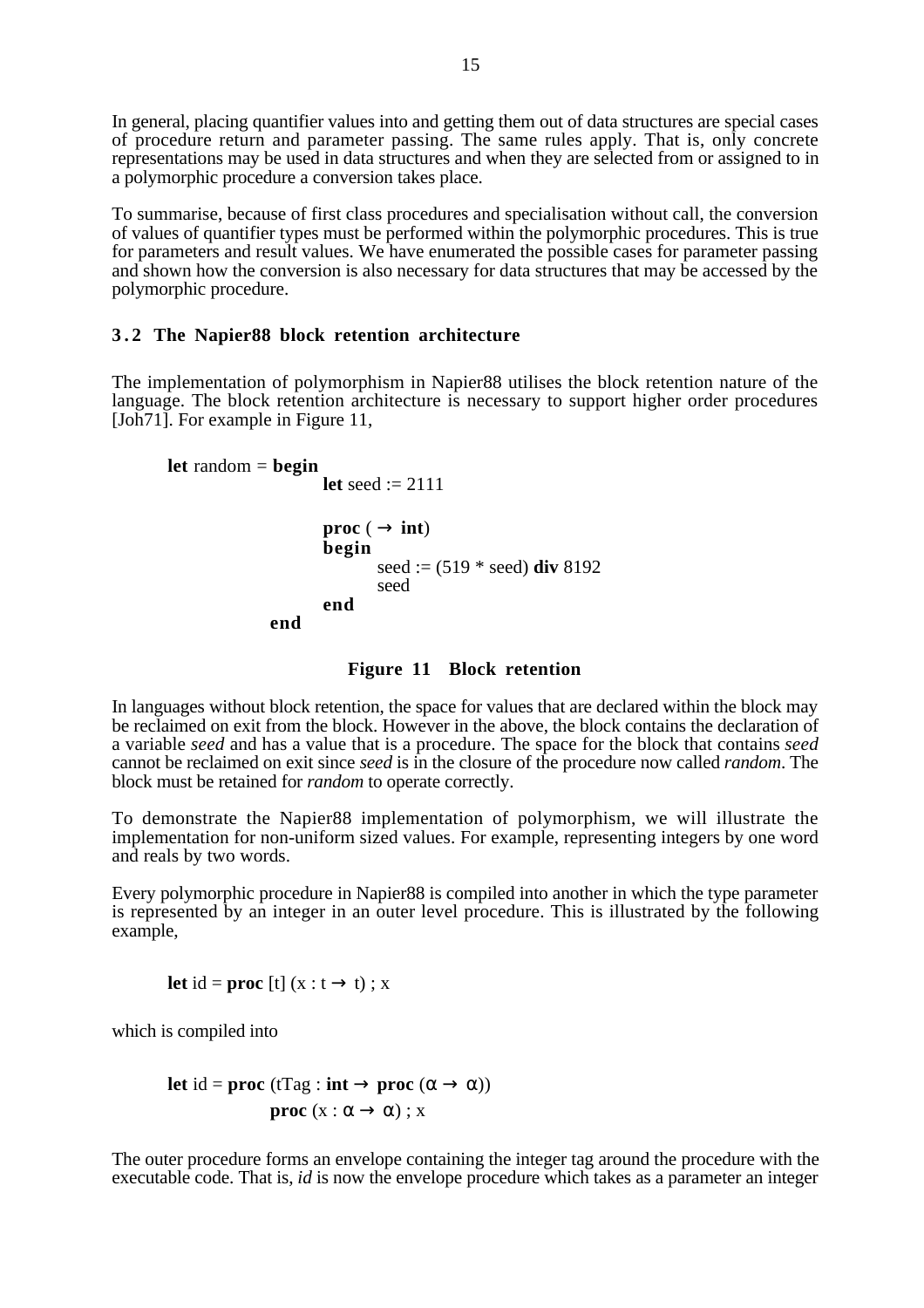*tTag* which is an encoding of the quantifier's specialisation type. *tTag* varies for each call. The result of calling *id* is a procedure that takes as a parameter *x* a value of some type and returns it as the result. Thus, *id* is called twice, once for specialisation and then with the specialised value.

For the moment the type  $\alpha$  is not important. It is, however, at any specialisation, the concrete type of the quantified type.

The tag determines the representation of the type of the parameter at run time. Thus, the call,

**let** int  $id = id$  [**int**]

will call the envelope procedure of type,

**proc** (tag : **int**  $\rightarrow$  **proc** ( $\alpha \rightarrow \alpha$ ))

with the integer tag for type integer. Thus, *int id* is now the procedure,

**proc**  $(x : \alpha \rightarrow \alpha)$ ; x

with the type tag encapsulated in its closure. Notice that this procedure must execute in the same manner for all types. It does so by executing the same code, since there is only one copy of the code, but using the tag to discriminate types where the instruction depends upon type. This particular procedure must convert its parameter to quantifier form depending on the type's tag and reconvert the result before returning the value. Thus, the subsequent call,

int id  $(32)$ 

will cause the procedure to convert 32 to the uniform quantifier form on entry, according to its type representation tag and reconvert on exit.

The call

id [**int**] (32)

is directly compiled into two calls, one to the envelope procedure with the type tag followed by one to the result of this call with the integer value 32.

On entry to the procedure, the instruction *convertToPoly* is executed using the representation tag in the closure. The *convertToPoly* instruction converts the concrete representation of the data into a polymorphic one. The tag determines the concrete form and the polymorphic one is uniform. On exit from the procedure, the *convertFromPoly* instruction is executed, again using the given tag to convert from the polymorphic form to the concrete one. These two built in instructions operate differently for different tags.

The call,

id [**real**] (42.0)

will execute the same code as *int id* but with a different tag in its closure to determine the conversion to and from the polymorphic form. Finally,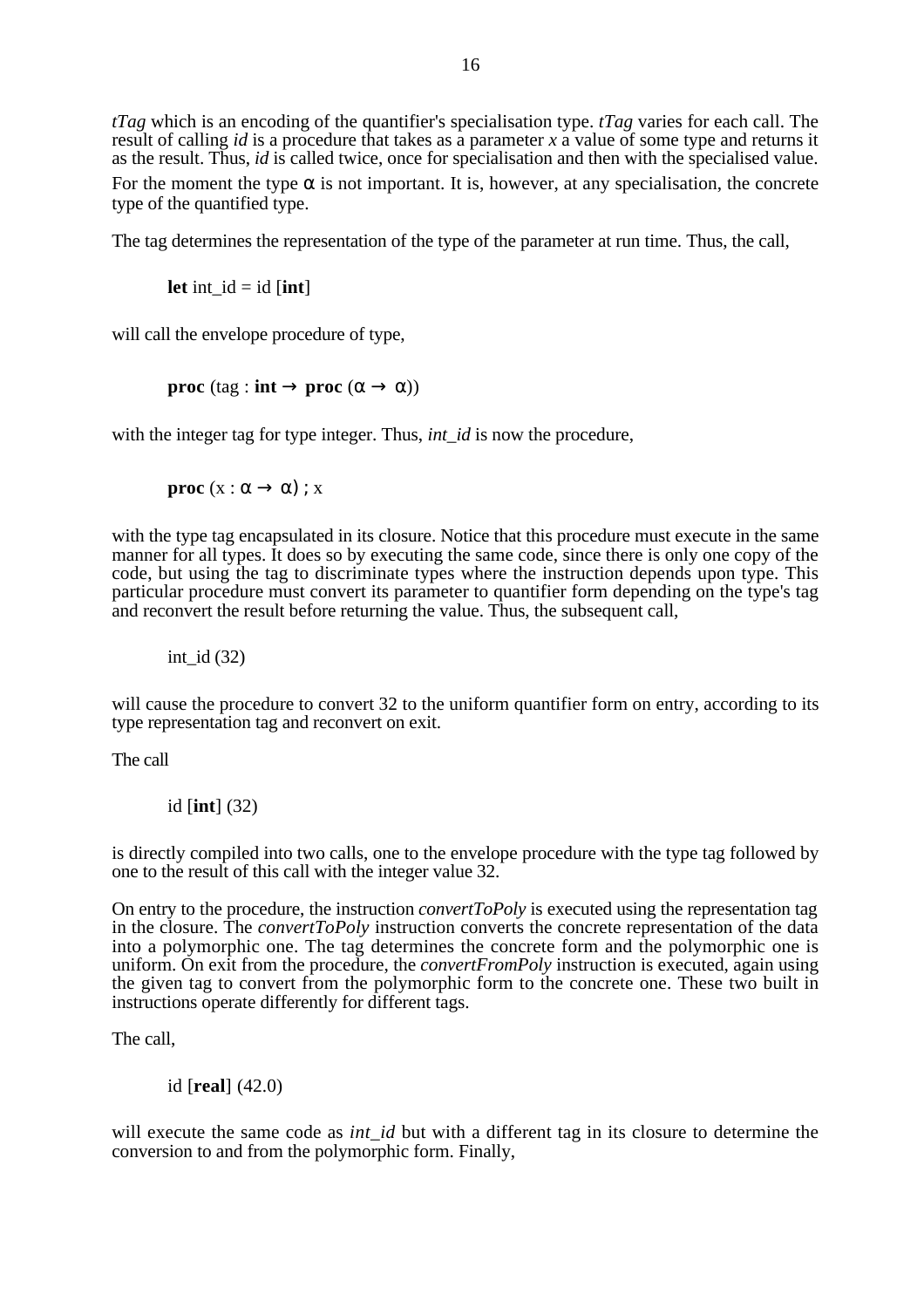id  $\lceil \operatorname{car} \rceil$  (car  $(4, \text{ "blue"))$ )

will execute the same code again but with yet another tag. Thus, there is one version of the code that executes differently for every tag.

It should be emphasised again that there is only one version of the code for the procedure

**proc**  $(x : \alpha \rightarrow \alpha)$ ; x

but that it may be bound to many envelopes of type

**proc** (tag : **int**  $\rightarrow$  **proc** ( $\alpha \rightarrow \alpha$ ))

The efficiency of this technique depends on the number of polymorphic operations and the efficiency of the tagging. Unlike the tagged machine architecture solution, only quantifier values are tagged. Also only polymorphic procedures require tagged code. Thus, the tagging overhead is small for polymorphic code and non-existent for non-polymorphic code.

In Napier88 the type system describes an infinite number of data types. However, as pointed out earlier, the number of data type representations in most languages is finite since the compiler uses a finite number of store representations. In Napier88 it has proved possible to map this infinite type system into seven distinct machine tags. The technique does not, however, depend upon this but only that the type system can be represented by tags. The polymorphic operations *convertToPoly* and *convertFromPoly* should be regarded as ad hoc polymorphic procedures called with a type tag themselves. They are however built in to the system and therefore grounds the recursion on the use of tags.

# **3 . 3 Implementation of data structures**

As described earlier, data structures that are manipulated by polymorphic procedures and contain fields of a quantifier type, yield examples where the extent of the quantifier value may escape the scope of the procedure. The problem arises whenever the extent of an object containing values of quantifier types and manipulated by the polymorphic procedure is different from the scope of the procedure.

The solution proposed is that all data structures contain only representations of fields of nonpolymorphic type. Thus, where the fields are manipulated by polymorphic procedures, they must be converted for use within the procedure and reconverted when placed in the data structure. This is exactly the same rule as for parameters and returned values.

The given solution is necessary since the data structure may be accessed from different points in the program and therefore must have one fixed representation.

There are two cases where a polymorphic procedure may manipulate a value of a quantifier type that is part of a data structure. They are when the data structure is passed as a parameter and when the data structure is created within the procedure and returned as its value. Figure 12 illustrates the first case.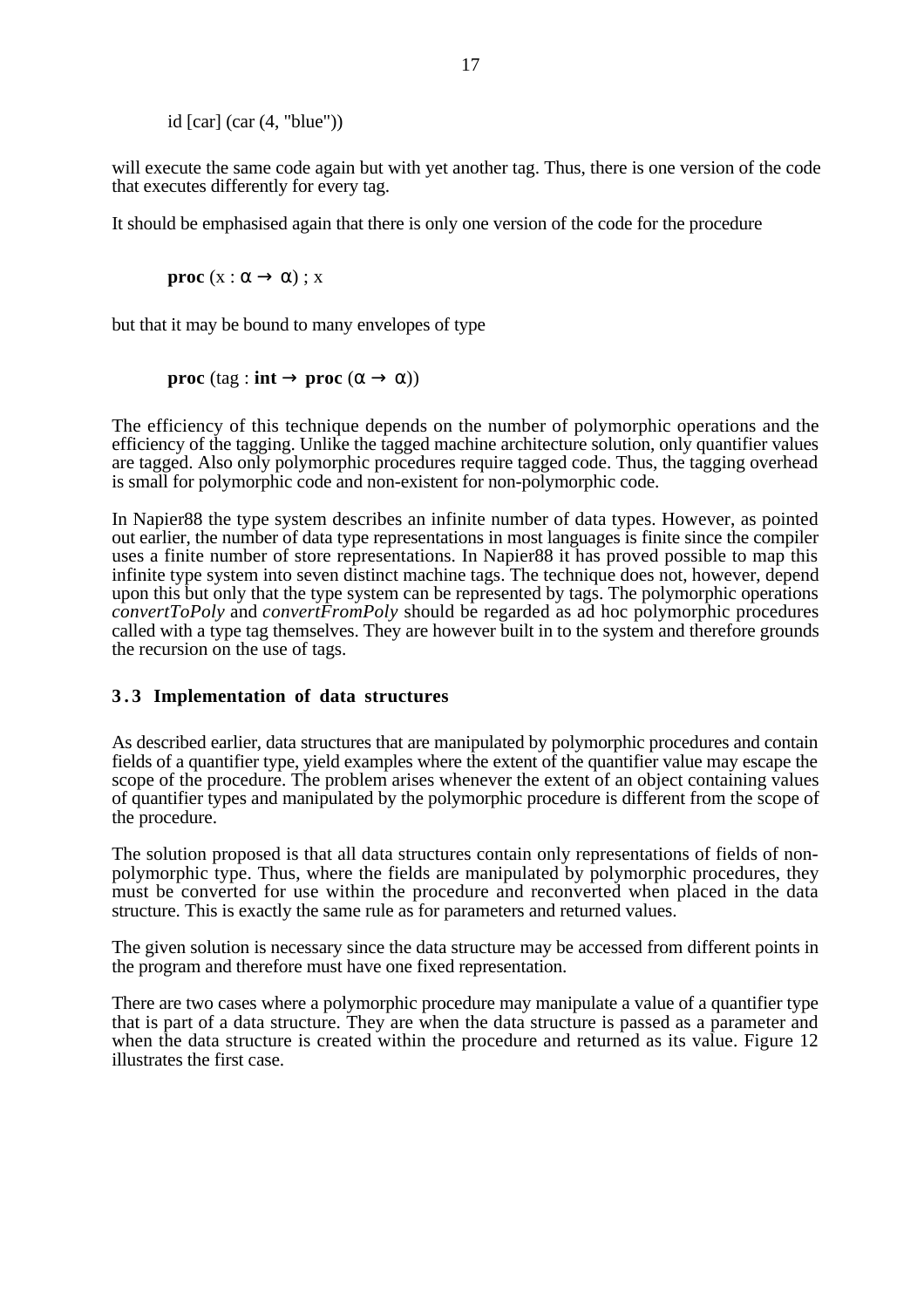**let** findSize = **proc** [s, t] (A : **structure** (age : s; size : t)  $\rightarrow$  t); A (size) **let** intThree = findSize [**real, int**] (**struct** (age = 42.0, size = 3)) **let** stringThree = findSize [**int**, **string**] (**struct** (age = 42, size = "Three"))

## **Figure 12 Passing structures with quantified fields to polymorphic procedures**

In Figure 12, the procedure *findSize* is quantified by two types *s* and *t*. It takes, as a parameter, a structure with fields *age* and *size* with types *s* and *t* respectively and returns a value of type *t* which is the *size* field of the structure.

The two calls of the procedure specialise it to different types and pass structures of different types. Thus, if the types have different store representations, it is impossible to generate the address of the fields within the data structure, in the polymorphic procedure, statically. They may be different for every call.

The solution is an extension of the method already described. Although the compiler cannot calculate the field offset addresses within the procedure, it can do so at the point of the call. Thus, the call can pass the field offset addresses into the procedure which can then use them to index the structure. The procedure that holds the quantifier type tags can also hold the field offset addresses in its closure. The *findSize* procedure above can now be compiled as in Figure 13.

**let** findSize = **proc** (sTag, tTag, ageOffset, sizeOffset : **int**  $\rightarrow$  **proc** (A : **structure** (age :  $\alpha$  ; size :  $\beta$ )  $\rightarrow$   $\beta$ )) **proc**  $(A : structure (age : \alpha : size : \beta) \rightarrow \beta)$ A (sizeOffset)

#### **Figure 13 Compilation of Figure 12**

In Figure 13, the *findSize* procedure is compiled into one which takes the two specialisation tags as parameters along with the field offset addresses for the *age* and *size* fields. When specialised, the procedure returns another procedure which takes a structure and returns the *size* field value. This second procedure uses the value *sizeOffset* within its closure to index into the particular structure for the particular *size* field.

Each specialisation of the types yields different tags and offsets. The call of the procedure must provide the field offset address values. If we assume integers occupy one field, strings two and reals three and that the structures fields are organised in their declared order, the two calls will now be compiled as,

**let** intThree = findSize (realTag, intTag, 0, 3) (**struct** (age = 42.0, size = 3)) **let** stringThree = findSize (intTag, stringTag, 0, 1)(struct (age = 42, size = "Three"))

There is only one polymorphic form for each data structure and different offset addresses for each procedure call. The compiler either knows the offset address of the field or the address of the offset address of the field and can generate the correct code according to circumstances which include passing the data structure on to a further polymorphic procedure.

A second addressing problem arises where the data structure is created within the polymorphic procedure. Figure 14 gives such an example.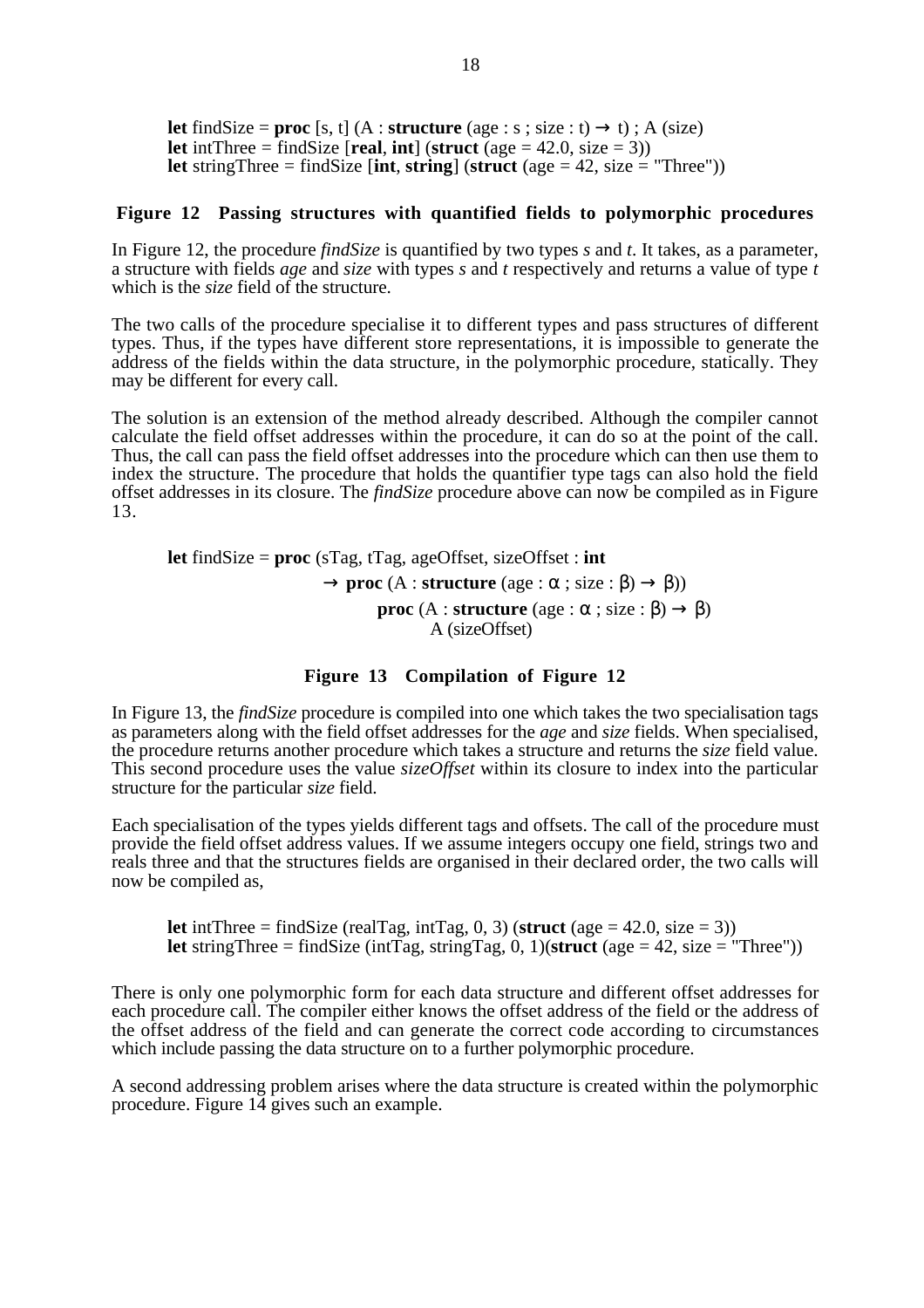**let** mkPair = **proc** [s, t] (first : s ; second :  $t \rightarrow$  **structure** (fst : s ; snd : t)) **struct** (fst = first,  $\text{snd} = \text{second}$ ))

## **Figure 14 A polymorphic procedure that creates a data structure with quantified fields**

In Figure 14, the procedure *mkPair* is quantified by the types *s* and *t* and takes parameters *first* and *second* of these types respectively. The procedure creates a structure and returns it as the result. This structure must be of the same form as if it were created outside the procedure using the specialisation types.

The addressing problem occurs since neither the overall size of the structure nor the field offset addresses are known at compile time. They depend on the representation sizes of the specialisation types.

Again it is possible to modify the Napier88 technique to handle this case. Either the call can generate the size and field offset addresses in the manner described above, or code can be generated in the envelope procedure to calculate this information on a call and leave it in the closure of the polymorphic form as local declarations rather than the parameters. This second method is used since some of the structures used inside polymorphic procedures will be totally encapsulated by them and the size information may not be available at the time of the call.

Thus *mkPair* would compile to,

```
let mkPair = proc (sTag, tTag : int \rightarrowproc (\alpha, \beta \rightarrow structure (fst : \alpha ; snd : \beta)))
begin
         let fstOffset = 0let sndOffset = fstOffset + typeSize (sTaq)! typeSize yields the representation size for this type tag
         let struct\overline{\text{Size}} = \text{sndOffset} + \text{typeSize} (tTag)
                 !This is required by the store allocator
         proc (first : \alpha; second : \beta \rightarrow structure (fst : \alpha; snd : \beta))
                 ! The structure size and its field addresses can be accessed
                 ! in the static environment
         struct (fstOffset = first, sndOffset = second))
end
```
## **Figure 15 Compiling Figure 14**

If we assume again that integers occupy one field, strings two and reals three and that structures are organised in their declared order, then the missing procedure *typeSize* which is built in, may be encoded as

**let** typeSize = **proc** (tag : **int**  $\rightarrow$  **int**) **case** tag **of**  $intTag$  : 1<br> $stringTag$  : 2 stringTag  $: 2$ <br>realTag  $: 3$ realTag :  $3$ <br>It : 0  $\bf{default}$ 

Thus if the call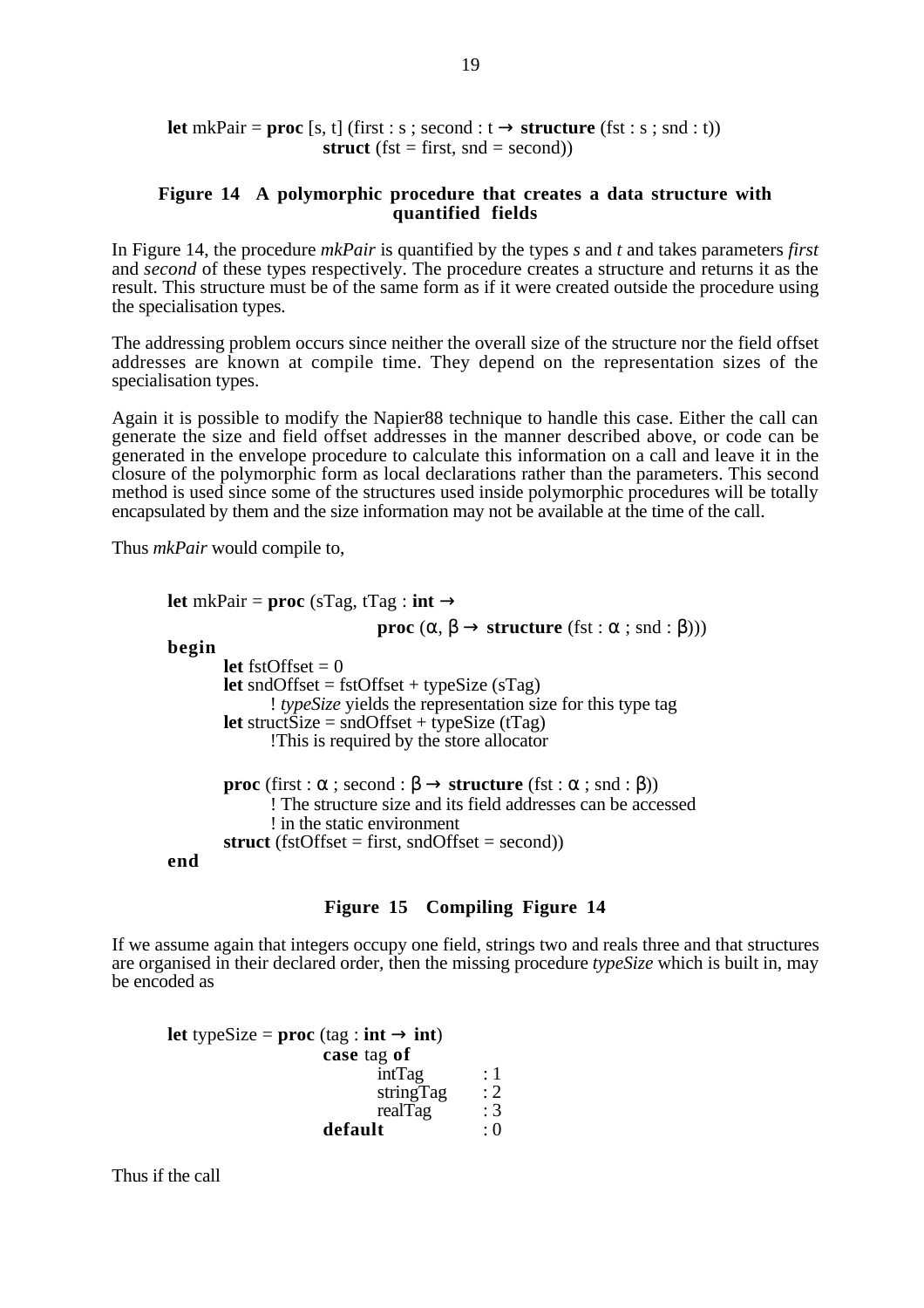# mkPair [**real**, **string**] (42.0, "ronald")

was made it would cause *realTag* and *stringTag* to be substituted for *sTag* and *tTag* respectively and the internal values *sndOffset* and *structSize* to be 3 and 5 respectively. Thus when the resultant procedure is executed 42.0 will be placed in the structure at address 0 and "ronald" at address 3. The overall size of the structure is 5.

The important point about this discussion is not the actual code that is generated since that is machine dependent but that the correct addressing can be performed.

The technique is also flexible enough to allow any permutation of fields. The Napier88 system uses a canonical permutation to aid garbage collection. It places the pointers as one block at the start of the structure so they can be easily found. The order may also be used as a canonical form to enable structural type equivalence across independently prepared program and data. The permuting of fields does however complicate the calculation of field offset addresses since the order of the fields is not known until run time.

It should also be noted that selecting a quantified type field still requires the conversion from concrete to polymorphic form and vice versa for assignment to such a field. This is however the same *convertToPoly* and *convertFromPoly* operations described above.

We have dealt here with the addressing of fields of structures only but the technique applies to all data structures.

# **3 . 4 Empirical results and implementation tactics**

The main advantage of the Napier88 technique is that only quantifier values are tagged. The tagging overhead is nonexistent for non-polymorphic code. This is unlike uniform polymorphism where all the values are regarded as polymorphic in their implementation. These are usually implemented as pointers giving a space overhead on every object and a dereferencing overhead on every access. In the Napier88 scheme, the overhead is only on conversion. Van Vliet & Gladney [VG85] have confirmed separately that tagging may be performed efficiently under such circumstances.

The second point to note is that for every call of a polymorphic procedure, two procedure calls are made. The first is for the envelope procedure to set up the tag values and the second is for the enclosed polymorphic form. The system is most efficient when users specialise the polymorphic procedure once to a particular type and then call the specialised type many times. Indeed the normal usage of the Napier88 system is precisely that in that polymorphic procedures are taken from the persistent store, specialised once and used many times. Although in Napier88 the specialisation has to be performed explicitly, type inferencing could be used to perform it automatically.

The third point on the efficiency of the technique concerns the cost of converting to and from the polymorphic forms. This depends upon the efficiency of the tagging and the polymorphic representation. In Napier88, the tag encodes the concrete value size and this can be used to aid the efficiency of the conversion. Some performance results are given in Appendix I.

By using a mixed implementation strategy, a number of improvements to the efficiency of the Napier88 scheme can be made. The first tactic is to compile away some polymorphic forms and substitute in line code wherever possible. For example, the procedure call,

# id [**int**] (42)

need not even call the procedure.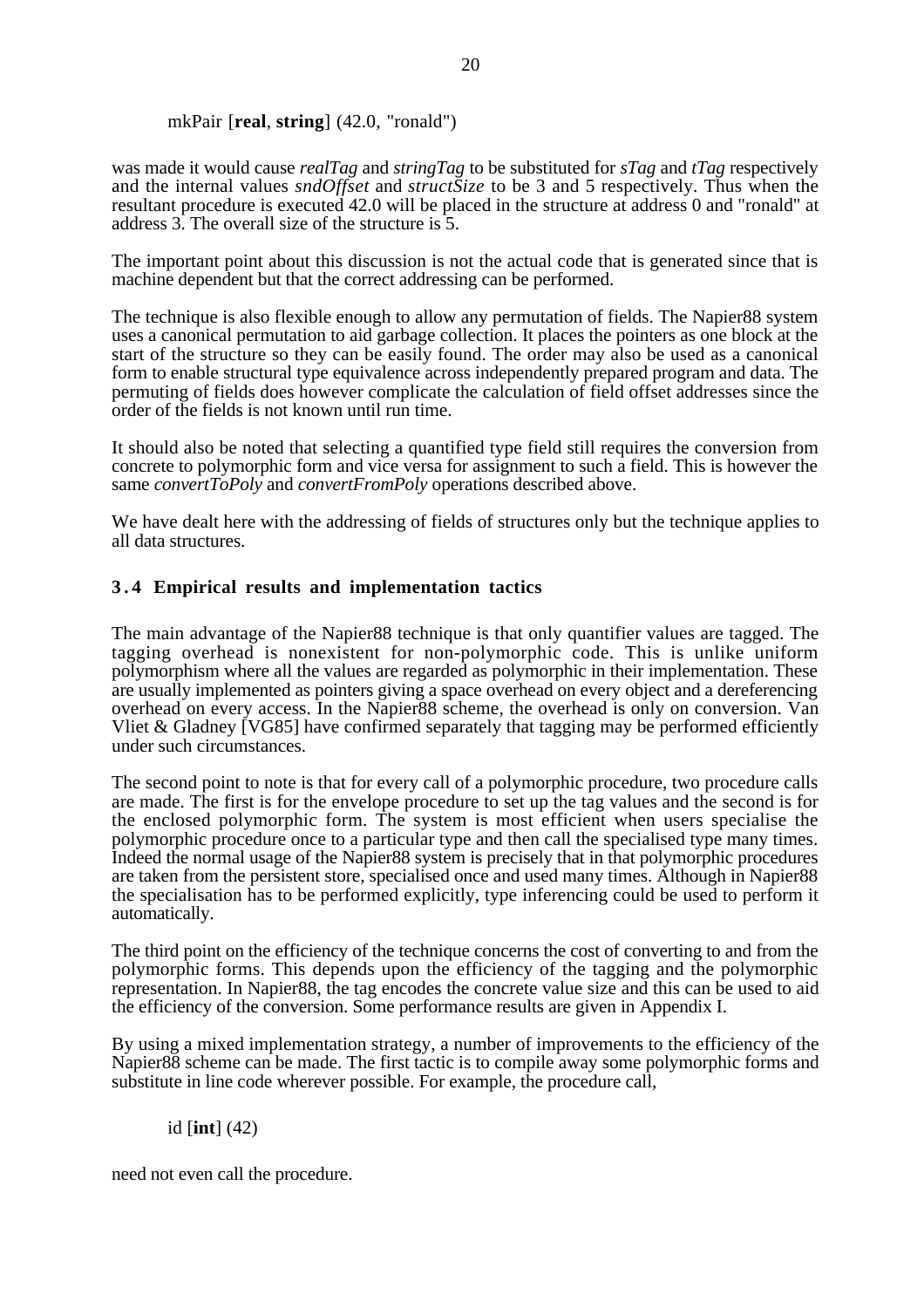Wherever appropriate, the textual polymorphism approach may be used. This is equivalent to partial application of the type parameters and trades the compact form of the polymorphic procedures against execution speed. Even in cases such as in Figure 3, which has multiple quantifiers, it may be possible to compile away the variations when there are not too many calls. This is a decision for the compiler writer using static program analysis.

There are two situations where textual polymorphism will not help. The first is where there are many calls to a multiply quantified procedure. Since, in Napier 88, there are seven object forms the number of polymorphic forms of a procedure with n quantifiers is seven to the power n. This gets large very quickly and the method becomes inefficient.

The second case is where first class polymorphic procedures are involved and textual polymorphism does not work. This is very common in Napier88 since these polymorphic procedures are often assigned to locations in the persistent store for later use. Indeed, this is the most common usage for such polymorphic forms. For that, the Napier88 procedural envelope technique is the appropriate implementation tactic.

The final tactic is to perform some static analysis to elide unnecessary conversions between forms. Figure 16 demonstrates a possible case.

```
let this_id = proc [t] (x : t \rightarrow t)begin
         let that id = \textbf{proc} (y : t \rightarrow t) ; y
          that id(x)end
```
# **Figure 16 Polymorphic optimisation**

The calling sequence *that*  $id(x)$  normally converts x to a non-polymorphic form before the call and then converts it again inside the procedure. In this case, however, it is unnecessary since the procedure *that\_id* cannot escape the scope of *t* and is always polymorphic.

In languages where the compiler can always determine the declared type of the procedure being called, it is possible to modify the Napier88 technique to one that passes the quantifier tag as a parameter rather than hold it in the closure. In Napier88, since specialisations such as

## id [**int**]

are allowed and are substitutable with procedures of type **proc** ( $int \rightarrow int$ ), then the compiler does not know statically whether to supply a type parameter or not.

Other languages, especially those that use type inferencing, do not allow specialisation without call. In the Napier88 system, the greatest efficiency is achieved for a polymorphic procedure where it is specialised once and called many times. The cost of creating the envelope is amortised over many calls.

# **4 Abstract data types**

Polymorphic expression occurs naturally in language constructs other than procedures. In Napier88, for example, there is a second mechanism for abstracting over type that yields abstract data types.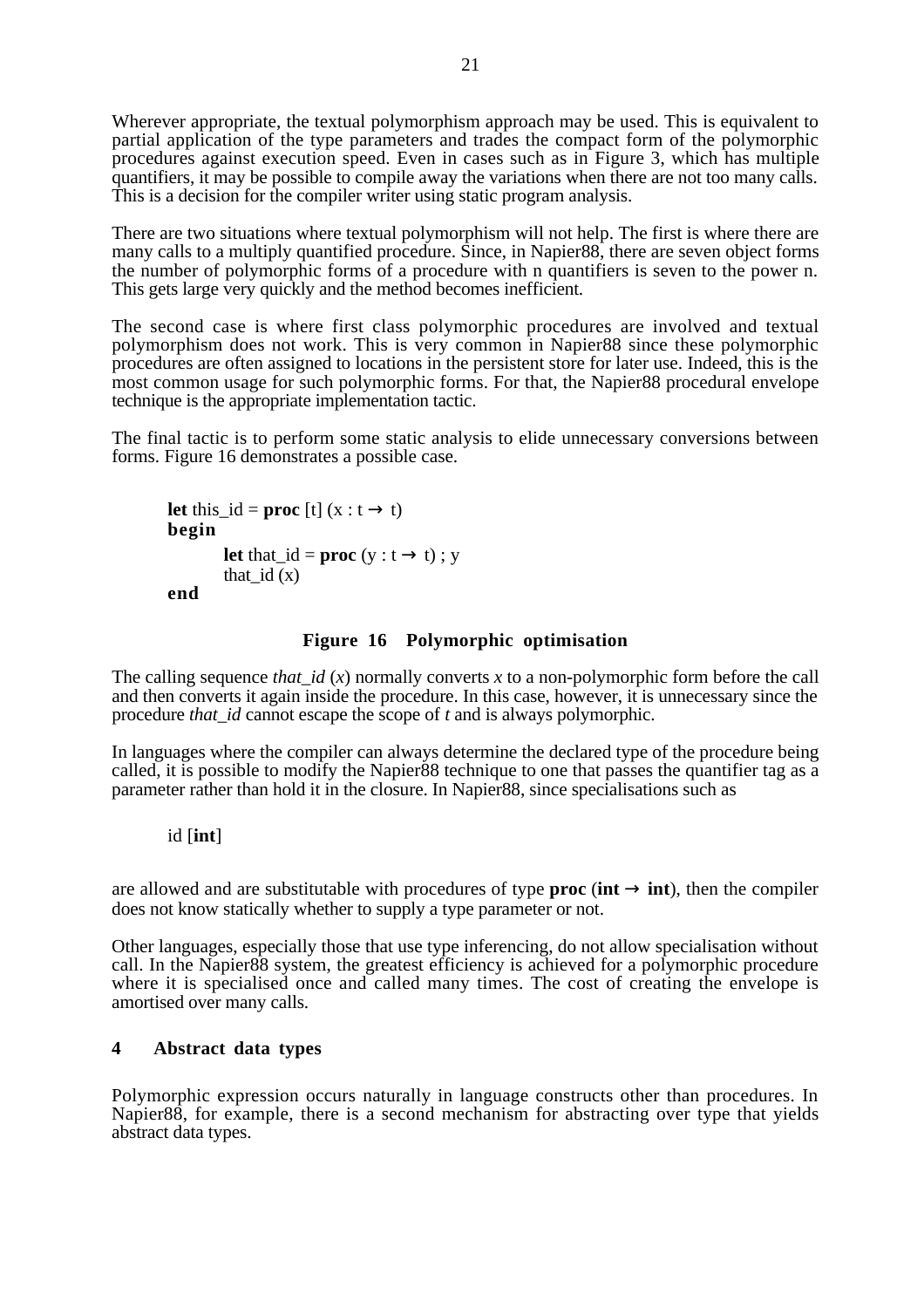Abstract data types are characterised by having state and an abstract interface through which the state may be manipulated. Many forms of abstract data type exist in different programming languages. The version that we discuss here is one where once the abstract data type is created then the only manner in which the internal state can be manipulated is by means of the interface. These are the existentially quantified types of Mitchell & Plotkin [MP85] and are in contrast to polymorphic procedures which have universally quantified types.

The power of existentially quantified types is the ability to create objects which have different component types but have the same abstract type. For example, an abstract data type interface may be created with an integer and a procedure to increment the integer by 1. Another may be created with a real number and a procedure to increment the real number by 1.0. Both of these have the same abstract interface to the outside world but of course have very different implementations. Since they have the same abstract interface (type) code may be written to manipulate them independently of their concrete type. This code constitutes polymorphic expression.

We will now show how the tagged polymorphism implementation of polymorphic procedures in Napier88 may be used to implement these existentially quantified types. All the benefits of non uniform object sizes and persistence of data objects are preserved.

First of all we will introduce the syntax of abstract data types in Napier88 in which the examples are written.

# **4 . 1 Napier88 abstract data types**

Napier88 provides a mechanism for abstracting over types that yields abstract data types. The declaration,

**type** TEST **is abstype** [i] (value : i ; operation : **proc**  $(i \rightarrow i)$ )

declares the type *TEST* as abstract. The type quantifiers, enclosed in the square brackets, are called the witness type identifiers and are the types over which the abstraction takes place.

The abstract data type interface is declared between the round brackets. In the above example, the abstract data type interface has two elements, a field *value* with type *i* and a procedure *operation* with type **proc**  $(i \rightarrow i)$ .

To create an abstract data object the type constructor identifier is used. For example,

**let** inc\_int = **proc** (a : **int**  $\rightarrow$  **int**) ; a + 1 **let** this  $=$  TEST [**int**] (3, inc\_int)

declares the abstract data object *this* from the type definition *TEST*, the concrete ( as opposed to abstract ) witness type **int**, the integer 3 and procedure *inc\_int*.

Once the abstract data object has been created, the user can never again tell how it was constructed. Thus *this* has type **abstype** [i] (*value* : i ; *operation* : **proc**  $(i \rightarrow i)$ ) and the user can never discover that the witness type is integer. The declaration,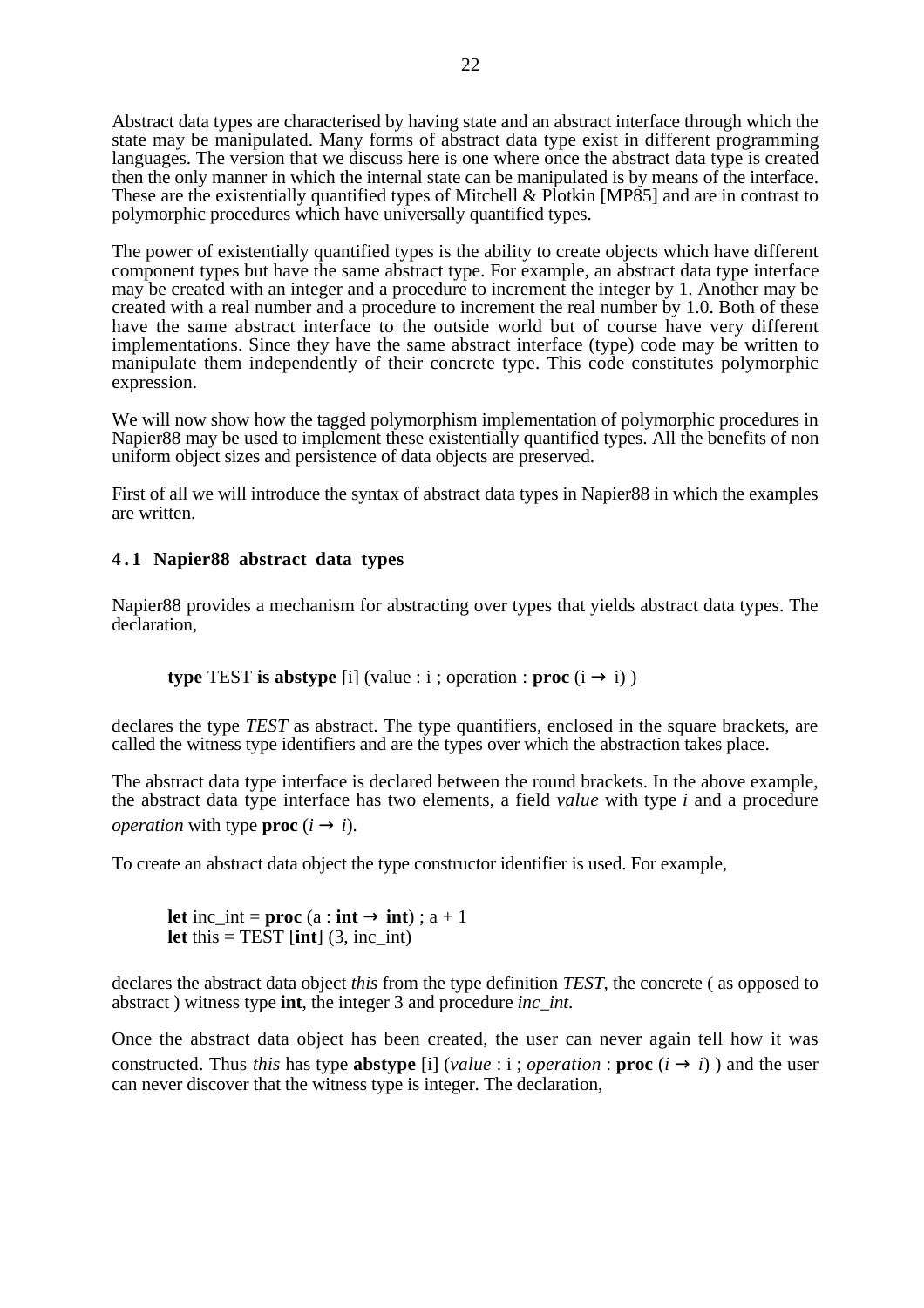**let** that  $=$  TEST [**int**] (-42, inc\_int)

creates another abstract data object, *that*. Although it is constructed using the same concrete witness type, this information is abstracted over. *this* and *that* have the same type, which is,

**abstype** [i] (value : i ; operation : **proc**  $(i \rightarrow i)$ )

as does *also* below,

**let** inc real = **proc** (b : **real**  $\rightarrow$  **real**) ; b + 1.0 **let** also = TEST [**real**] (-41.99999, inc\_real)

although it is created with a different witness type.

Since the internal representation of an abstract data object is hidden, it is inappropriate to mix operations from one with another. That is, the abstract data object is totally enclosed and may only be used with its own operations. A second requirement is that the type checking on the use of these objects is static. To achieve the above aims, the **use** clause is introduced to define a constant binding for the abstract data object. This constant binding can then be indexed to refer to the values in a manner that is statically checkable.

For example,

```
let manipulate = proc (this_one : TEST)
                   use this_one as X in
                    begin
                          X (value) := X (operation) (X (value))
                   end
```
manipulate (this) manipulate (that) manipulate (also)

#### **Figure 17 Using abstract data types**

In Figure 17, the procedure *manipulate* takes as a parameter an abstract data type of type *TEST*. Thus, it may be legally called with the values *this*, *that* and *also* which have type *TEST*. Inside the procedure, the **use** clause binds the parameter to the identifier *X* which is then used to access the fields of the abstract data type. For each call, the *value* field is passed to the *operation* procedure and the result stored in the *value* field.

In the **use** clause, the witness types may be named for use. For example, procedures over these witness types may be written. This is shown in Figure 18.

```
use this as X [B] in
begin
        let id = proc [t] (x : t \rightarrow t); x
        let one := X (value)
        one := id [B] (one)
end
```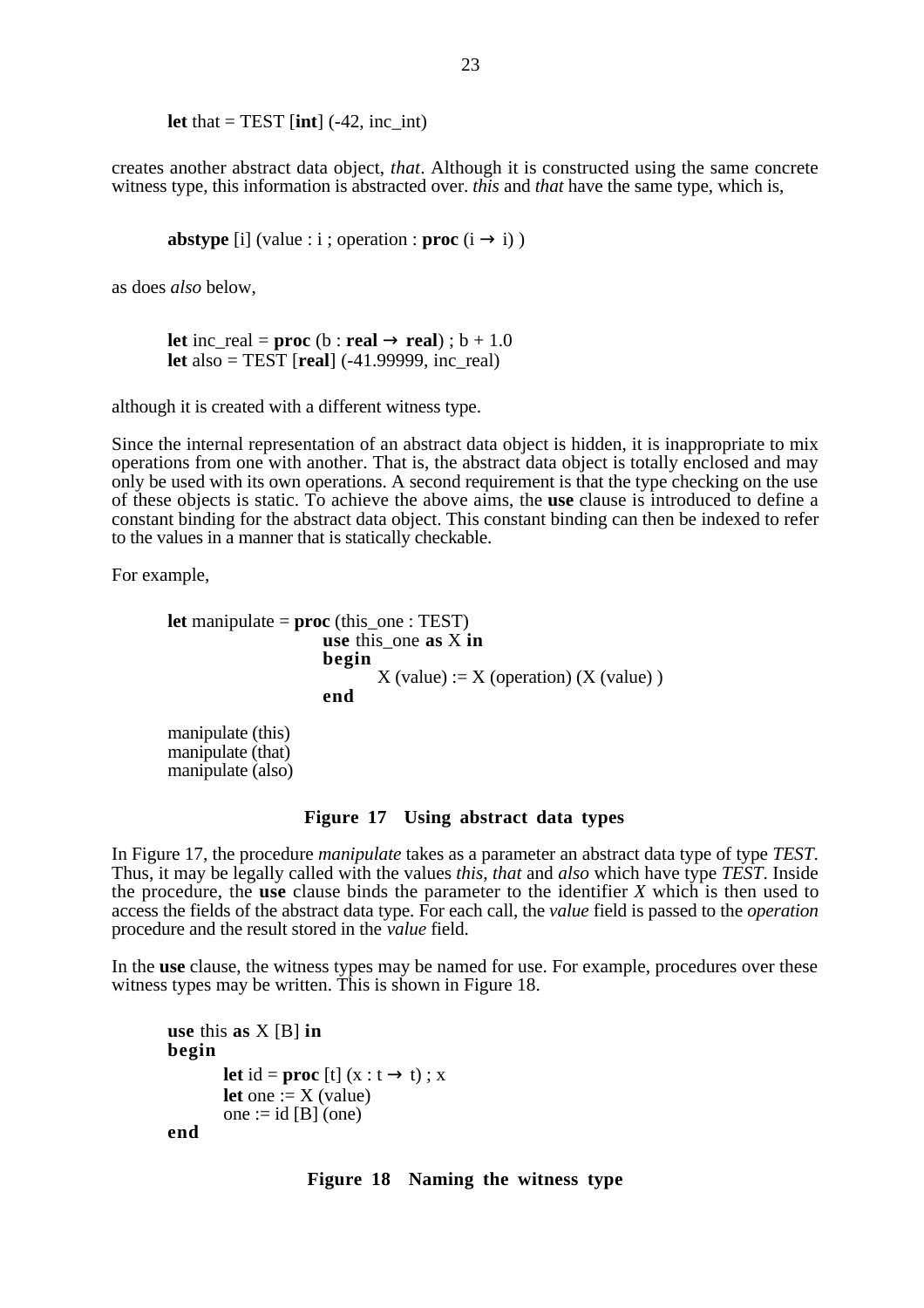In Figure 18, the witness type is renamed *B*, which is then allowed to be used as a type identifier within the **use** clause.

The utility of existential types as a database viewing mechanism is explored in [CDM90]. We will now demonstrate how the technique for implementing polymorphic procedures may be used to implement the existentially quantified type objects described above in a non-uniform store.

# **4 . 2 Implementing abstract data types**

Central to the understanding of how abstract data types may be implemented is the realisation that the **use** clause forms a polymorphic block. When compiling the clause, the compiler does not know the witness types of any of the abstract data types and must compile code that will operate for all types. This is analogous to polymorphic procedures and a similar technique may be used to solve the problem.

The polymorphic values within the **use** clause are objects of the witness type itself (cf quantifier parameters). For all other values the type and therefore the representation is known. The clause can be compiled in the same manner as a polymorphic procedure by referring to a witness tag that is held within the closure of the block. This witness tag can be found from the concrete value on dynamic entry to the clause.

Since the creation of abstract data types is separate from their use and many different ADTs may use the same **use** clause, a mechanism for initialising the witness tag in the **use** clause to the particular witness type is required. This is done by storing the witness tag with the abstract data object and retrieving it before entry to the **use** clause.

The abstract data type itself may be implemented as a structure of isomorphic shape plus fields of the witness tags. For example, the creation clause,

**let** this  $=$  TEST [**int**] (3, inc\_int)

can be compiled to

**let** this  $=$  **struct** (iTagOffset := intTag, valueOffset := 3, operationOffset := inc\_int)

In the above, the abstract data type has two fields: *value* and *operation*. The structure representing it has the same fields plus a tag field for every witness type.

The addresses of the fields can be calculated from the specialisation types. They are either known statically or are quantifier types, in which case the code for creating a structure within a polymorphic procedure is generated, or they are witness types of outer scope abstract data types. This last case is the same as the second since, for the concrete witness type to be another witness type, the creation must be within a **use** clause, for which a tag is available. The **use** clause can now calculate the addresses of the fields of the structures from the tag. Thus,

```
use this as X in
begin
       X (value) := X (operation) (X (value))
end
```
compiles to the code in Figure 19.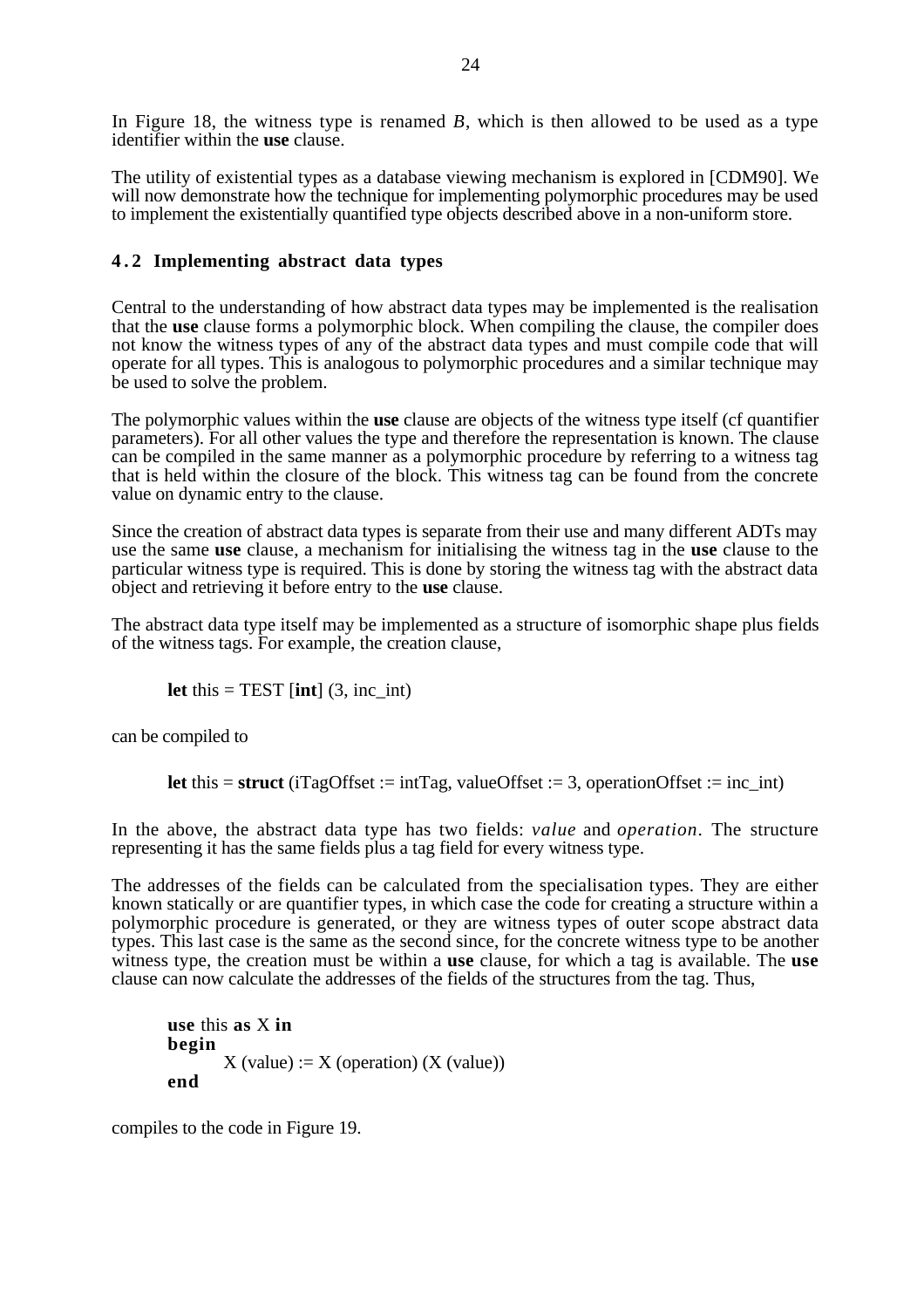```
let X = thislet iTagOffset = 0let iTag = X (iTagOffset)
let valueOffset = iTagOffset + typeSize(int)let operationOffset = valueOffset + typeSize (iTag)
begin
       X (valueOffset) := X (operationOffset) (X (valueOffset))
end
```
# **Figure 19 Code generation for a use clause**

The calculation of the offsets for the fields in the abstract data type is exactly the same as the one performed for calculating the addresses in a structure, which have fields of a quantifier type, within a polymorphic procedure.

There still remains one difficulty with this method. In order to calculate the field offset addresses on entry to the **use** clause, the system must know all the tags. To find a witness tag, the system must know its field offset address. In the above, the witness tags are stored in fixed locations, which are the same for all abstract data objects of that type. Thus, for any **use** clause, the tags can be found and the addresses calculated.

This restriction can be lifted by storing the fields of the witness types in the structure in a fixed form. For example, their polymorphic representation. Where all the other fields are of a fixed size, which is the case except where they have quantifier or other witness types, the addresses of the fields can be calculated statically saving the dynamic calculation. Thus, this also yields an addressing optimisation.

The optimisation is possible since the abstract data type may only be used within a **use** clause and its concrete type may never be accessed by another means. This is in direct contrast to quantifier fields in structures which have to assume their concrete type outwith the polymorphic procedure. It should be noted that for the same reason, only witness fields of the particular abstract data type need be stored in the data structure in the polymorphic form.

The technique also works for any permutation of fields within the abstract data type. This is done in Napier88 to aid garbage collection but also has the disadvantage of slightly complicating the field offset address calculations.

Finally, the method described works for any combination of polymorphic procedures and abstract data types both of which are first class data objects.

# **5 Conclusions**

We have presented a technique for implementing polymorphism which we have used to support the language Napier88. It is a variant of tagged polymorphism and can be used to implement parametric and built in ad hoc polymorphism. Combined with the work of Wadler & Blott [WB89] it can be used to implement user defined ad hoc polymorphism, although, as yet, we have not done this. We have also used this method to implement the existentially quantified types of Mitchell & Plotkin [MP85]. Finally, we have demonstrated elsewhere that since the method can implement ad hoc polymorphism in a non-uniform store, it can also implement bounded universal quantification, bounded existential quantification and inclusion polymorphism [CDM89]

The technique may also be used to implement all data types that exhibit universal quantification. This is a direct consequence of the fact that all values in the  $\lambda$ -calculus are functions and it is sufficient to provide a technique that will implement polymorphic functions such as the one described in this paper.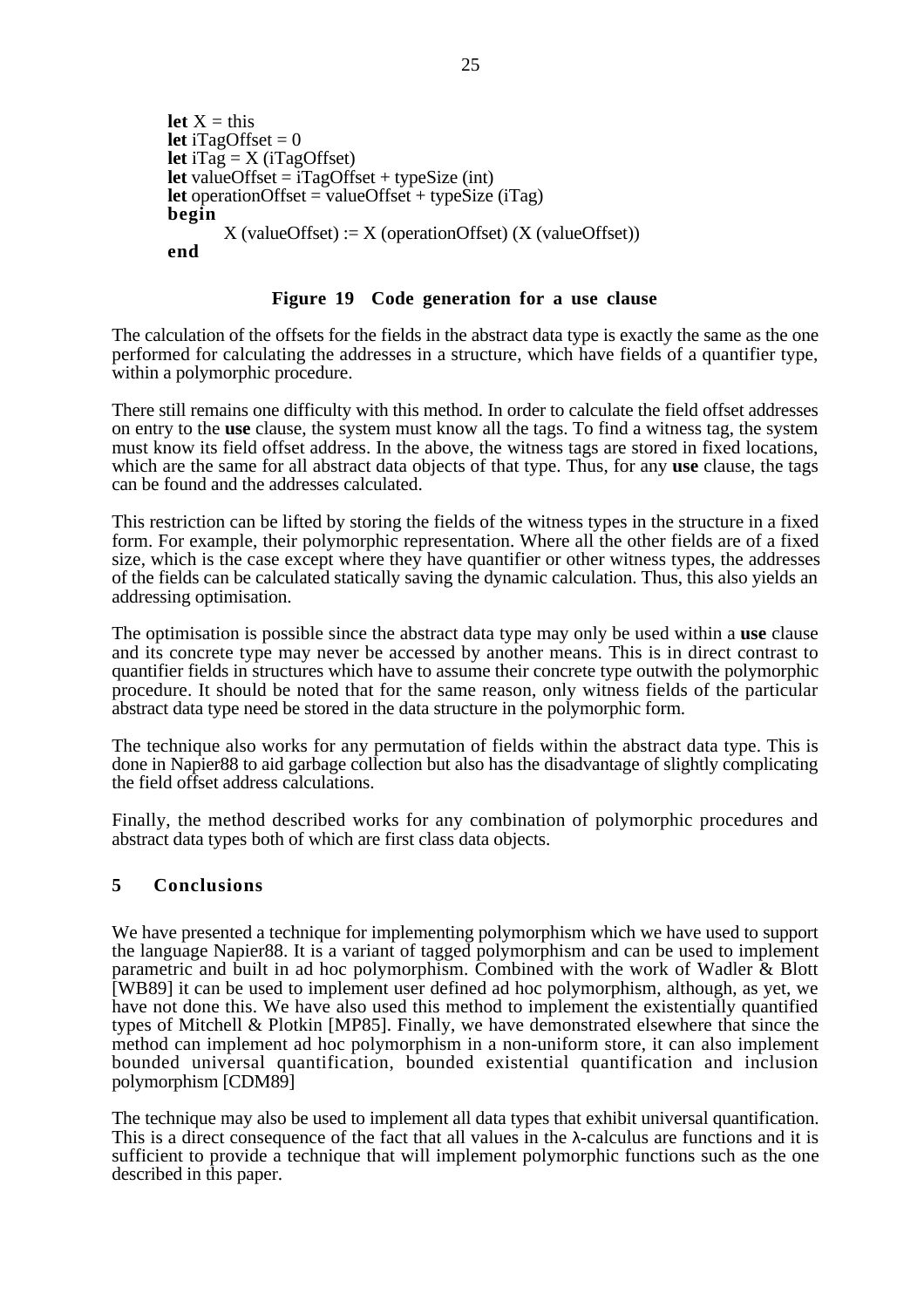Of our original design goals, we can:

- implement all forms of polymorphism.
- use a conventional architecture.
- support non-uniform data objects,
- support first class polymorphic forms,
- support the persistence of polymorphic forms,
- only require extra space and execute additional code in polymorphic contexts, and,
- generate compact and fast code.

This last goal is achieved by varying the tactics to suit the circumstances.

# **6 Acknowledgements**

We acknowledge the thorough proof reading and suggestions for the improvement of this paper given by Malcolm Atkinson. Quintin Cutts and Graham Kirby are also thanked for their proof reading and suggestions. Finally, we know that David Stemple is correctly to be credited with the term *text editor polymorphism* which we have carefully avoided referencing until now.

# **7 References**

- [ABC83] Atkinson, M.P., Bailey, P.J., Chisholm, K.J., Cockshott, W.P. & Morrison, R. "An Approach to Persistent Programming". Computer Journal 26, 4 (November 1983), 360-365.
- [ACO85] Albano, A., Cardelli, L. & Orsini, R. "Galileo : A Strongly Typed Conceptual Language". ACM.TODS 10, 2 (June 1985), 230-260.
- [AM85] Atkinson, M.P. & Morrison, R. "Procedures as persistent data objects". ACM.TOPLAS 7, 4 (October 1985), 539-559.
- [BCC88] Brown, A.L., Carrick, R., Connor, R.C.H., Dearle, A. & Morrison, R. "The Persistent Abstract Machine". PPRR-59-88, Universities of St Andrews and Glasgow (1988).
- [BDM73] Birtwistle, G.M., Dahl, O.J., Myrhaug, B & Nygaard, K. **SIMULA BEGIN**. Auerbach (1973).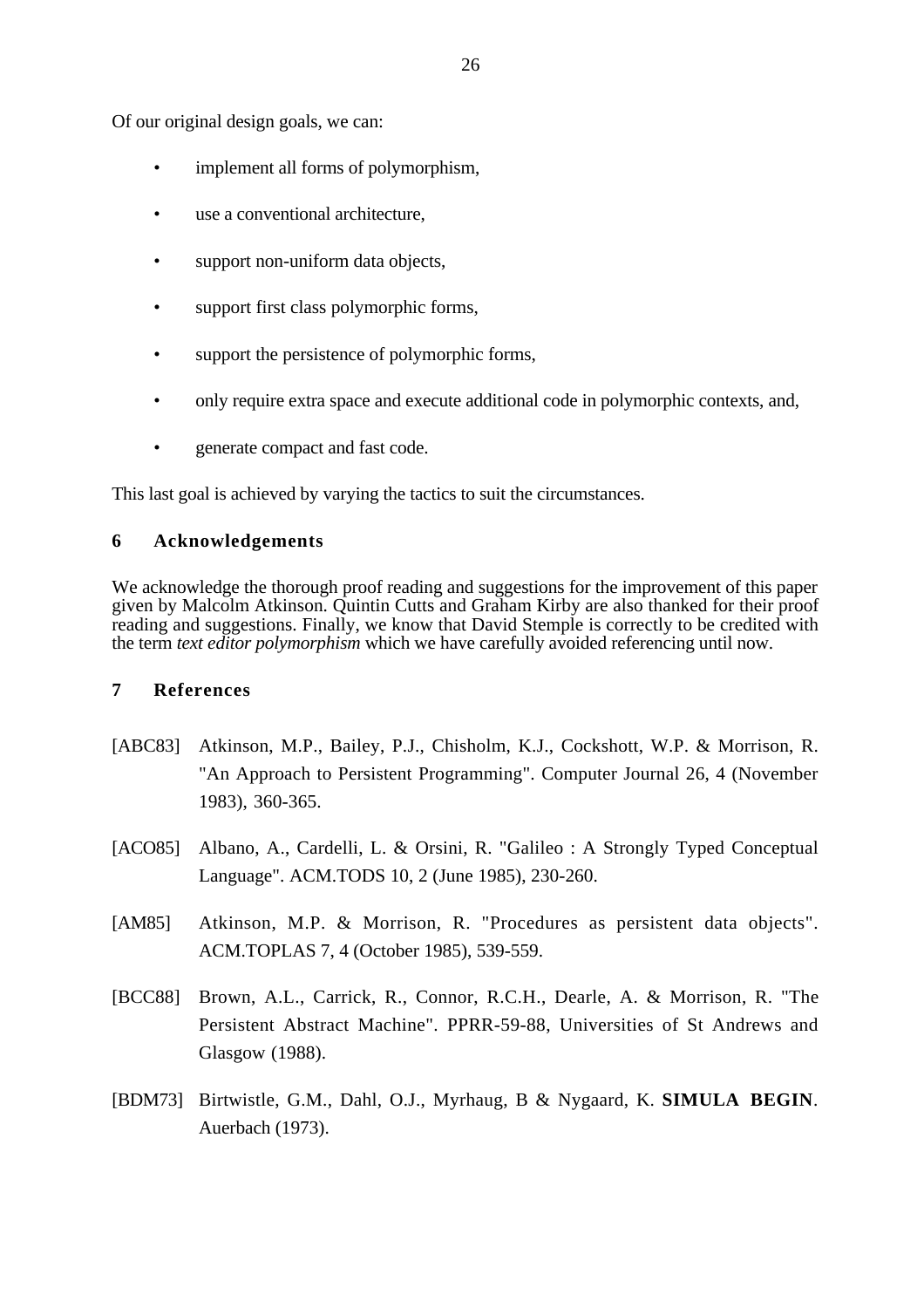- [BL84] Burstall, R. & Lampson, B."A kernal language for abstract data types and modules". Proc. international symposium on the semantics of data types, Sophia-Antipolis, France (1984). In **Lecture Notes in Computer Science**. 173. Springer-Verlag (1984).
- [BMS80] Burstall, R., McQueen, D. & Sanella, D. "Hope : An experimental applicative language". ACM Lisp Conference (1980), 136-143, New York.
- [Boe86] Boehm, B.W. "Understanding and controlling software costs". 10th IFIP World Congress, Dublin (September 1986), 703-714. North-Holland, Amsterdam.
- [Car83] Cardelli, L. "The Functional Abstract Machine". In Polymorphism (The ML/LCF/Hope Newsletter) 1, 1 (January 1983)
- [Car84a] Cardelli, L."Basic Polymorphic Type Checking". Tech Report 119 AT&T Bell Labs. In Polymorphism Newsletter 2, 1 (January1984).
- [Car84b] Cardelli, L. "A semantics of multiple inheritance". In **Lecture Notes in Computer Science**. 173, 51-67. Springer-Verlag (1984).
- [CBC89] Connor, R.C.H., Brown, A.L., Carrick, R., Dearle, A. & Morrison, R. "The Persistent Abstract Machine". 3rd International Workshop on Persistent Object Systems, Newcastle, N.S.W., (January 1989), 80-95. in **Persistent Object Systems**. Springer-Verlag, 353-366.
- [CDM89] Connor, R.C.H., Dearle, A., Morrison, R. & Brown, A.L. "An Object Addressing Mechanism for Statically Typed Languages with Multiple Inheritance". OOPSLA89, New Orleans (1989). In SIGPLAN Notices 24, 10 (October 1989), 279-286.
- [CDM90] Connor, R.C.H., Dearle, A., Morrison, R. & Brown, A.L. "Existentially Quantified Types as a Database Viewing Mechanism". *Advances in Database Technology - EDBT90,* Venice. In **Lecture Notes in Computer Science**. 416. Springer-Verlag (1990), 301-315.
- [Con88] Connor, R.C.H "The Napier Type Checking Module". PPRR-58-88, Universities of St Andrews and Glasgow (1988).
- [CW85] Cardelli, L. & Wegner, P. "On understanding types, data abstraction and polymorphism". ACM.Computing Surveys 17, 4 (December 1985), 471-523.
- [DB88] Dearle, A. & Brown, A.L. "Safe Browsing in a Strongly Typed Persistent Environment". Computer Journal 31, 6 (December 1988), 540-545.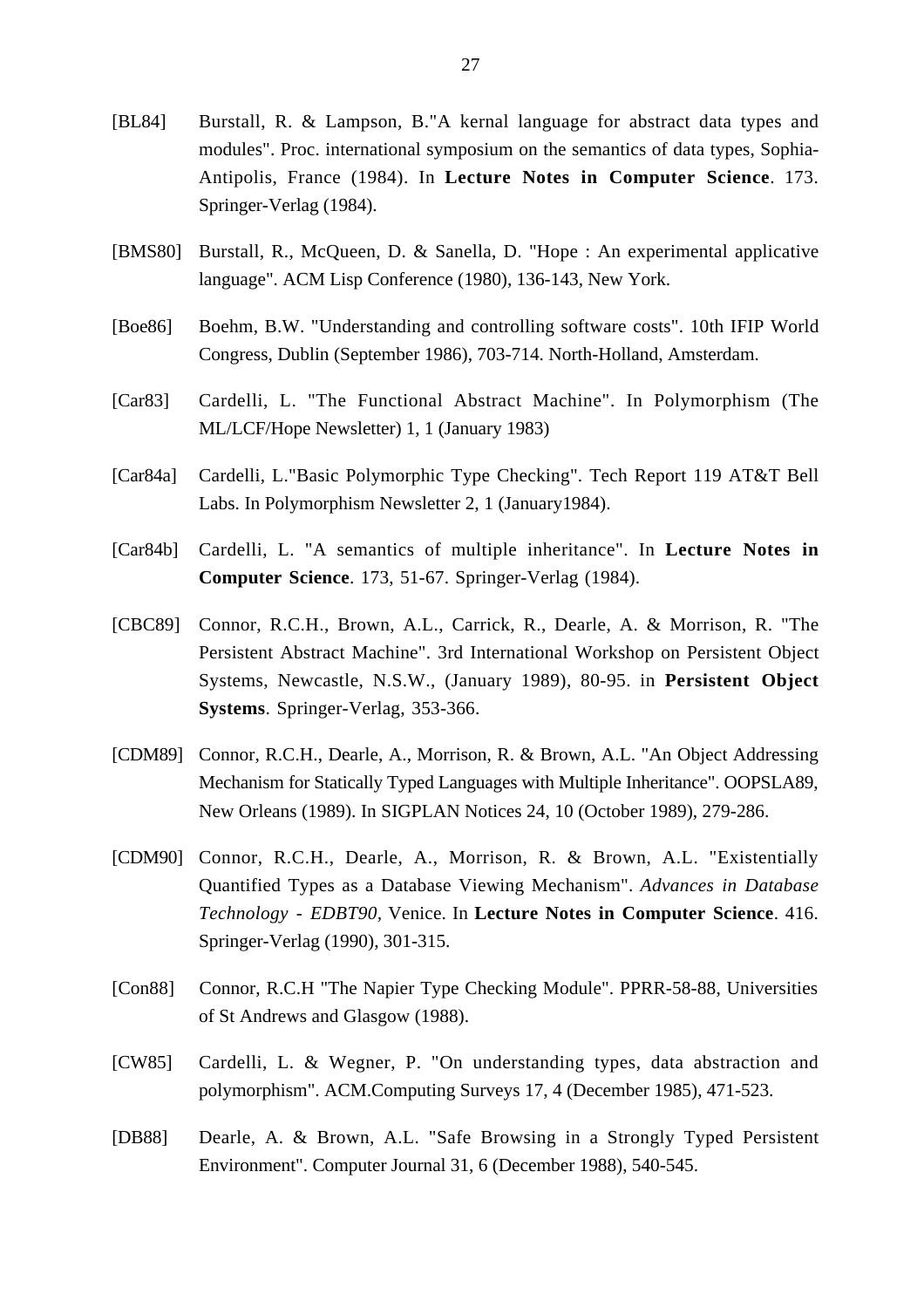- [DD79] Demers, A. & Donahue, J. "Revised report on Russell". Technical report TR79- 389, (1979), Cornell University.
- [DM82] Damas. L & Milner, R. "Principal Type Schemes for Functional Programs". 9th ACM Symposium on Principles of Programming Languages, Alburquerque,New Mexico, (January 1982), 207-212.
- [Fai82] Fairbairn, J. "Ponder and its type system". University of Cambridge. Tech Report 31 (Nov 1982).
- [Fai85] Fairbairn, J. "A New Type Checker for a Functional Language". In **Data Types and Persistence**, Atkinson, M.P., Buneman, O.P. & Morrison, R. (Eds), 69-88, Springer-Verlag, Topics in Information Systems Series (1988).
- [GR83] Goldberg, A. & Robson, D. **SMALLTALK-80 The language and its implementation**. Addison-Wesley, London. (1983).
- [HD68] Hauck, E.A. Dent B.A. "Burroughs B6500/6700 stack mechanism". AFIPS SJCC 32 (1968), 245-252.
- [HM81] Hammer, M & McLeod, D. "Database Description with SDM : a semantic database model". ACM.TODS 6, 3 (1981), 351-386.
- [Hud89] Hudak, P. et al. "Report on the Functional Programming Language Haskell". Glasgow & Yale University.
- [Ich83] Ichbiah et al., **The Programming Language Ada Reference Manual.** in **Lecture Notes in Computer Science**. 155. Springer-Verlag (1983).
- [Joh71] Johnston, J.B. "The contour model of block structure processes". ACM Sigplan Notices 6, 2 (1971), 56-82.
- [Kea88] Keas, S "Parametric Overloading in Polymorphic Programming Languages". **Lecture Notes in Computer Science**. Springer-Verlag 300 (1988), 131-144.
- [Lis81] Liskov, B.H. "CLU Reference Manual". **Lecture Notes in Computer Science**. Springer-Verlag 114 (1981).
- [Mat85] Matthews, D.C.J. "Poly manual". Technical Report 65 (1985), University of Cambridge, U.K.
- [McQ89] McQueen, D. Private Communication. 2nd International Workshop on Database Programming Languages, Salishan Lodge, Oregon (1989).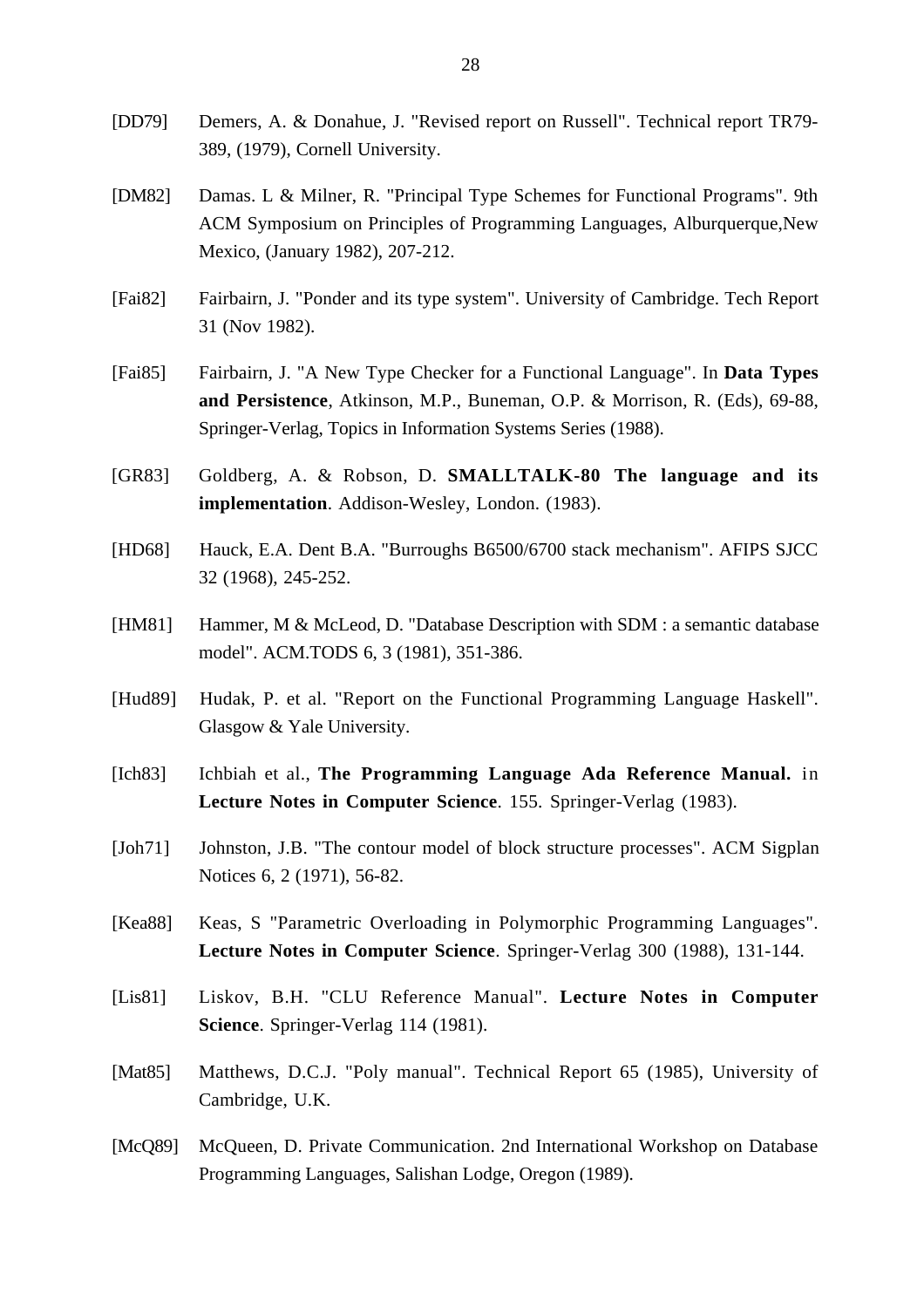- [MBC87] Morrison, R., Brown, A.L., Carrick, R., Connor, R.C.H., Dearle, A. & Atkinson, M.P. "Polymorphism, persistence and software reuse in a strongly typed objectoriented environment". Software Engineering Journal (December 1987), 199-204.
- [MBC88] Morrison, R., Brown, A.L., Connor, R.C.H. & Dearle, A. **The Napier88 Reference Manual**. PPRR-77-89, Universities of St Andrews and Glasgow (1989).
- [MBC89] Morrison, R., Brown, A.L., Carrick, R., Connor, R.C.H., Dearle, A. & Atkinson, M.P. "The Napier Type System". 3rd International Workshop on Persistent Object Systems, Newcastle, N.S.W., (January 1989), 253-270. in **Persistent Object Systems**. Springer-Verlag, 3-18.
- [Mil79] Milner, R. "A theory of type polymorphism in programming". JACM 26(4), 792-818.
- [Mil83] Milner, R. "A proposal for standard ML". Technical Report CSR-157-83. University of Edinburgh.
- [MP85] Mitchell, J.C. & Plotkin, G.D "Abstract types have existential type". 12th ACM Symposium on Principles of Programming Languages, New Orleans, (January 1985), 37-51.
- [SFS90] Stemple, D., Fegaras, L., Sheard, T. & Socorro, A. "Exceeding the Limits of Polymorphism in Database Programming Languages". *Advances in Database Technology - EDBT90,* Venice. In **Lecture Notes in Computer Science**. 416. Springer-Verlag (1990), pp. 269-285.
- [Str67] Strachey, C. "Fundamental concepts in programming languages". Oxford University, Oxford (1967).
- [Tur79] Turner, D.A. **SASL language manual**. University of St.Andrews CS/79/3 (1979).
- [Tur87] Turner, D.A. **Miranda System Manual**. Research Software Ltd. Canterbury, England. (1987).
- [VG85] van Vliet, J.C. & Gladney, H.M. "An evaluation of tagging". Software, Practice & Experience, 15, 9 (1985), 823-827.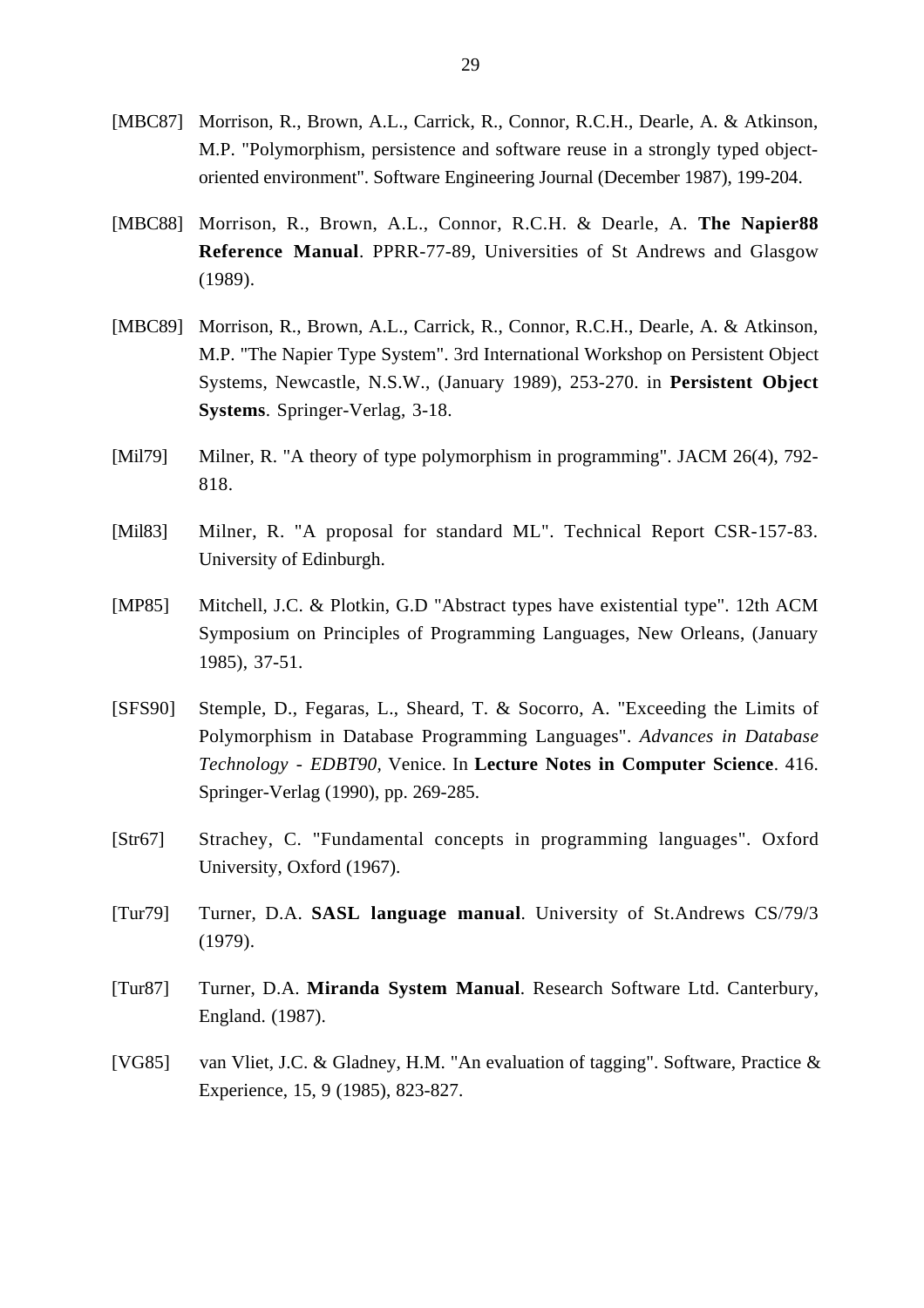[WB89] Wadler, P. & Blott, S. "How to make ad hoc polymorphism less ad hoc". 16th ACM Symposium on Principles of Programming Languages, Austin, Texas, (January 1989), 60-76.

# **Appendix I**

The following timings were taken on a SUN 4/360 running the Napier88 system. The first set of tests were to evaluate the cost of the polymorphic procedure call. The three procedures

**let** dummy = **proc**  $()$  :  $\{ \}$ **let** polyDummy = **proc**  $[t]$  ();  $\{\}$ **let** specialisedPolyDummy = polyDummy [**int**]

were called 100,000 times and the average time of the call is detailled in Table 1.

| <b>Procedure</b>     | Time                  |
|----------------------|-----------------------|
| dummy                | $24 \mu \text{ secs}$ |
| polyDummy            | $79 \mu$ secs         |
| specialisedPolyDummy | $24 \mu \sec s$       |

#### **Table 1 Average time to call a procedure**

The time to call the envelope procedure is 79  $\mu$  secs compared with 24  $\mu$  secs for a normal procedure call. This may be accounted by the fact that there are two procedure calls, the first of which takes the tag as a parameter and produces a result that is the closure of the polymorphic procedure. However, there is no overhead for calling the polymorphic procedure once it has been specialised.

The second test was devised to find the cost of conversion to the polymorphic form. The following procedures were used.

**let** Dummy = **proc**  $(x : \textbf{int})$  ;  $\{\}$ **let** polyDummy = **proc** [t]  $(x : t)$ ; {} **let** specialisedPolyDummy = polyDummy  $[int]$ 

They were again called 100,000 times. The times in Table 1 were subtracted from the average time to yield the parameter passing times in Table 2.